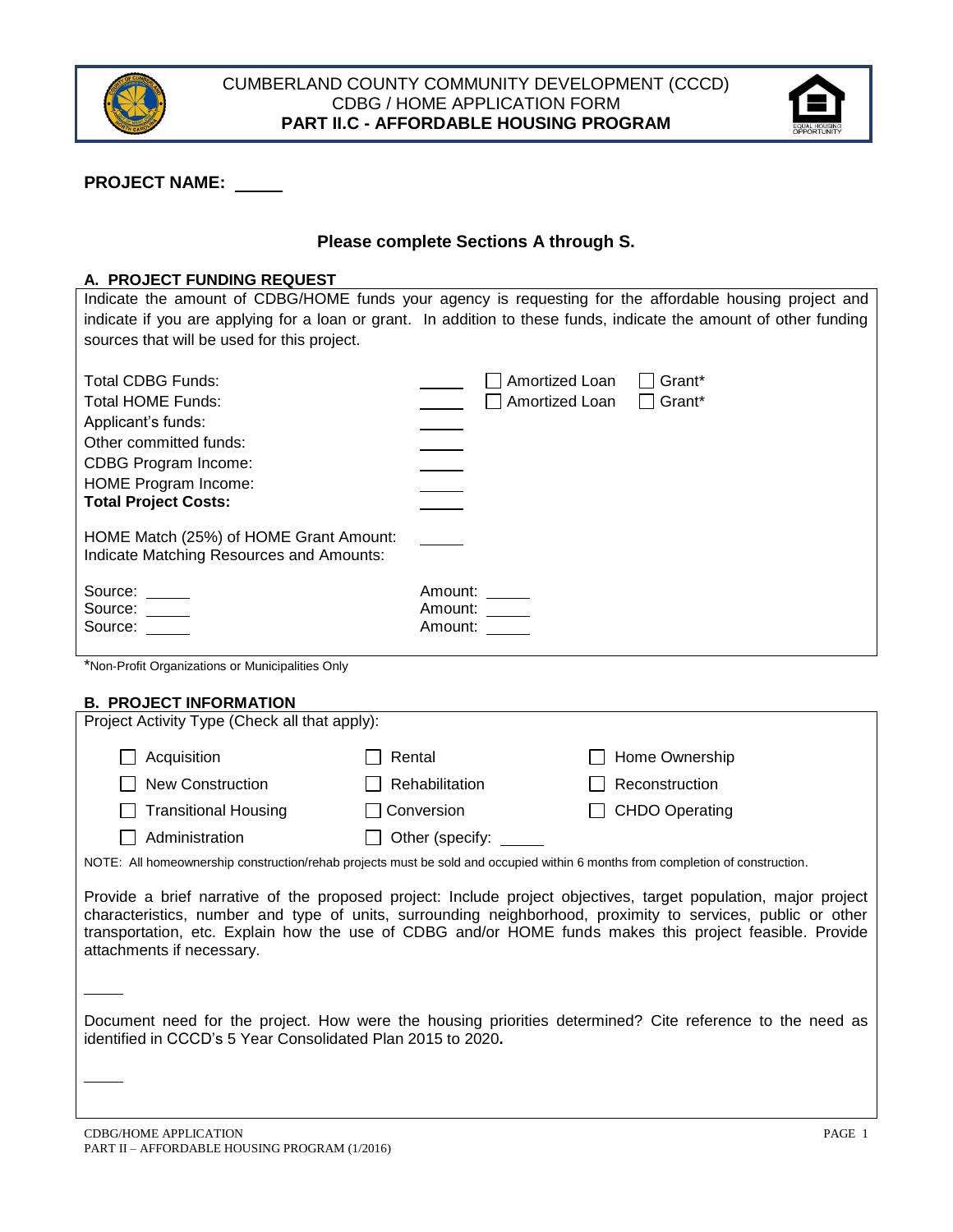Describe services that will be provided to the participants/residents of this project or program.

Coordination with Other Agencies: Describe how your organization will coordinate with other organizations to provide needed services to participants/residents. Please include documentation if this is a formal Continuum of Care collaboration project.

Current Status of Project. Is project underway?  $\Box$  Yes  $\Box$  No

If this project is already underway, describe what has been done so far, including the sources and amounts of financial assistance already received.

If you are requesting additional funds for a project currently receiving funding from the County, indicate the anticipated date of project completion and estimate any additional financial assistance that must still be secured, including the amount requested by this application, to complete the project.

#### **For development projects, respond to the following items.**

Attach a copy of preliminary site plan, elevation renderings, and floor plans for each unit type in the project. Plans must be to scale. Preliminary plans do not have to be done by architects or engineers.

| Indicate in the table blow, the housing type, number of units, and square footage for each housing type. |  |  |
|----------------------------------------------------------------------------------------------------------|--|--|
|                                                                                                          |  |  |

| <b>Housing Type</b> | Total # of<br>Units | Total # of<br>Units<br>Designated for<br><b>Households</b><br>with Income<br>within 80% of<br>the area<br>median<br>income | Total<br><b>Square</b><br>Footage<br>of all<br><b>Units</b> | <b>Total Square</b><br>Footage of<br>Units<br><b>Designated for</b><br><b>Households</b><br>with Income<br>within 80% of<br>the area<br>median income | Ownership<br><b>Or Rental</b> | <b>Activity Type</b> |
|---------------------|---------------------|----------------------------------------------------------------------------------------------------------------------------|-------------------------------------------------------------|-------------------------------------------------------------------------------------------------------------------------------------------------------|-------------------------------|----------------------|
|                     |                     |                                                                                                                            |                                                             |                                                                                                                                                       |                               |                      |
|                     |                     |                                                                                                                            |                                                             |                                                                                                                                                       |                               |                      |
|                     |                     |                                                                                                                            |                                                             |                                                                                                                                                       |                               |                      |
|                     |                     |                                                                                                                            |                                                             |                                                                                                                                                       |                               |                      |
|                     |                     |                                                                                                                            |                                                             |                                                                                                                                                       |                               |                      |

If you indicated "other" under Housing Type, please provide the housing type, number of units, square footage, activity type and if it will be ownership and/or rental:

Total Number of Buildings: Residential \_\_\_\_\_ Commercial

Total commercial space square footage (if applicable):

Total common area square footage (if applicable):

Total square footage of all project structures (residential, commercial, common areas and parking):

Describe the structural system:

Describe the floor system:

Describe the exterior finish:

|  |  | Garages: $\Box$ Yes $\Box$ No If yes, number of garages: |
|--|--|----------------------------------------------------------|
|--|--|----------------------------------------------------------|

If no, number of parking spaces:

Covered parking spaces:  $\Box$  Yes  $\Box$  No If yes, number of parking spaces: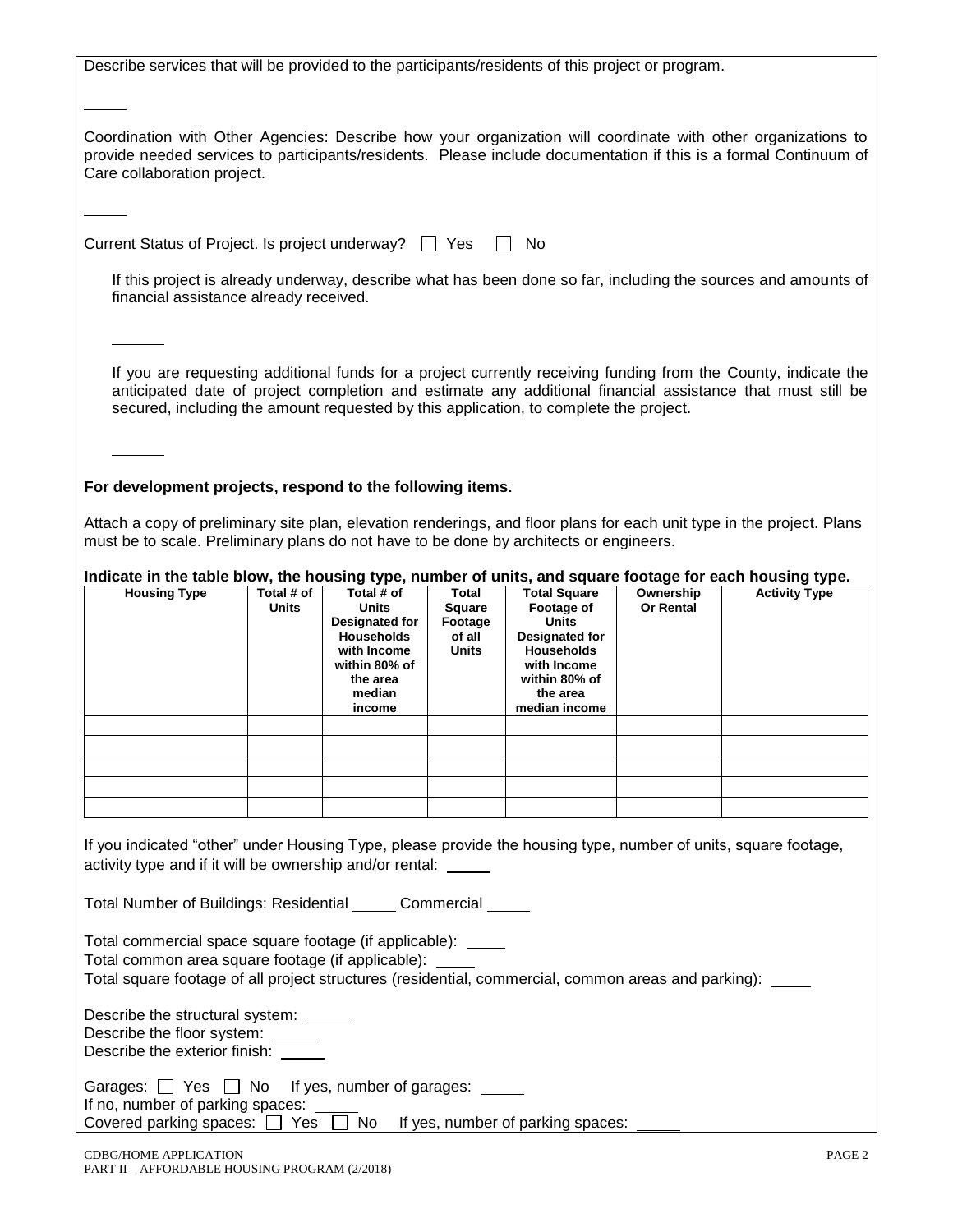| If yes, number of parking spaces:<br>No<br>Parking pads: $\Box$ Yes                                                                                                                         |  |  |  |  |  |  |  |  |
|---------------------------------------------------------------------------------------------------------------------------------------------------------------------------------------------|--|--|--|--|--|--|--|--|
| Recreational facilities planned:<br>Commercial space planned (include square footage): _____<br>Accessory buildings planned (include square footage): _____<br>Security procedures planned: |  |  |  |  |  |  |  |  |
| Cost for use of any of the above, if not part of the unit rent: _____                                                                                                                       |  |  |  |  |  |  |  |  |
| <b>Energy and Equipment Information</b>                                                                                                                                                     |  |  |  |  |  |  |  |  |
| Heating sytem:                                                                                                                                                                              |  |  |  |  |  |  |  |  |
| Central forced air<br>Electric<br>Gas<br>Propane<br><b>Heat Pump</b>                                                                                                                        |  |  |  |  |  |  |  |  |
| Other: $\_\_$                                                                                                                                                                               |  |  |  |  |  |  |  |  |
| Air Conditioning System:                                                                                                                                                                    |  |  |  |  |  |  |  |  |
| $\Box$ Central forced air<br>Other:                                                                                                                                                         |  |  |  |  |  |  |  |  |
|                                                                                                                                                                                             |  |  |  |  |  |  |  |  |
| Domestic Hot Water:                                                                                                                                                                         |  |  |  |  |  |  |  |  |
| $\Box$ Shared supply<br>Electric<br>Gas<br>Propane                                                                                                                                          |  |  |  |  |  |  |  |  |
| Interior Features & Specifications Included with Income Restricted Units                                                                                                                    |  |  |  |  |  |  |  |  |
| Microwave<br>Refrigerator<br>Kitchen Exhaust Duct<br>Fireplace<br>$\mathbf{1}$                                                                                                              |  |  |  |  |  |  |  |  |
| □ Range & Oven<br>Ceiling Fans<br>Common On-site Laundry<br>Balcony<br>$\perp$                                                                                                              |  |  |  |  |  |  |  |  |
| Garbage Disposal<br>Carpet<br>Laundry Hook-ups<br><b>Security Alarm</b>                                                                                                                     |  |  |  |  |  |  |  |  |
| Dishwasher<br><b>Blinds/Drapes</b><br>Laundry Equip. in unit<br>Other: $\_\_$<br>$\mathbf{I}$                                                                                               |  |  |  |  |  |  |  |  |
|                                                                                                                                                                                             |  |  |  |  |  |  |  |  |
| <b>Interior Features &amp; Specifications Included with Other Units</b>                                                                                                                     |  |  |  |  |  |  |  |  |
| Microwave<br>Refrigerator<br>Kitchen Exhaust Duct<br>Fireplace                                                                                                                              |  |  |  |  |  |  |  |  |
| Range & Oven<br>Ceiling Fans<br>Common On-site Laundry<br>Balcony                                                                                                                           |  |  |  |  |  |  |  |  |
| Garbage Disposal<br>Carpet<br>Laundry Hook-ups<br><b>Security Alarm</b>                                                                                                                     |  |  |  |  |  |  |  |  |
| Dishwasher<br><b>Blinds/Drapes</b><br>Laundry Equip. in unit<br>Other: $\_\_$                                                                                                               |  |  |  |  |  |  |  |  |
|                                                                                                                                                                                             |  |  |  |  |  |  |  |  |
| <b>On-Site Amenities - Rental Developments Only</b>                                                                                                                                         |  |  |  |  |  |  |  |  |
| <b>Community Room</b><br><b>Recreation Room</b><br><b>Common Dining</b><br>Crafts Room                                                                                                      |  |  |  |  |  |  |  |  |
| <b>Tennis Court</b><br><b>Residential Kitchen</b><br>Other:                                                                                                                                 |  |  |  |  |  |  |  |  |
|                                                                                                                                                                                             |  |  |  |  |  |  |  |  |
| Will any of the units follow Energy Star standards? Simpless No                                                                                                                             |  |  |  |  |  |  |  |  |
|                                                                                                                                                                                             |  |  |  |  |  |  |  |  |
| <b>C. PROPERTY SITE DESCRIPTION</b>                                                                                                                                                         |  |  |  |  |  |  |  |  |
| Please provide property site information by answering the following items:                                                                                                                  |  |  |  |  |  |  |  |  |
| Parcel Identification Number: _____                                                                                                                                                         |  |  |  |  |  |  |  |  |
| <b>Property Owner Information</b>                                                                                                                                                           |  |  |  |  |  |  |  |  |
| Name:                                                                                                                                                                                       |  |  |  |  |  |  |  |  |
| If not an individual -- indicate Agency, Agent or Management Firm                                                                                                                           |  |  |  |  |  |  |  |  |
| Contact Name: _____                                                                                                                                                                         |  |  |  |  |  |  |  |  |
| Address: _____                                                                                                                                                                              |  |  |  |  |  |  |  |  |
| E-Mail: $\_\_\_\_\_\_\_\_\_\_\_\$<br>Phone No:                                                                                                                                              |  |  |  |  |  |  |  |  |
| Zoning Classification: _____<br>Property size: _____                                                                                                                                        |  |  |  |  |  |  |  |  |
|                                                                                                                                                                                             |  |  |  |  |  |  |  |  |
| List Deed Restrictions, Liens, Covenants (if applicable): _____<br>List Existing debt (if applicable) \$                                                                                    |  |  |  |  |  |  |  |  |
| Lien Holder Name and Address:                                                                                                                                                               |  |  |  |  |  |  |  |  |
|                                                                                                                                                                                             |  |  |  |  |  |  |  |  |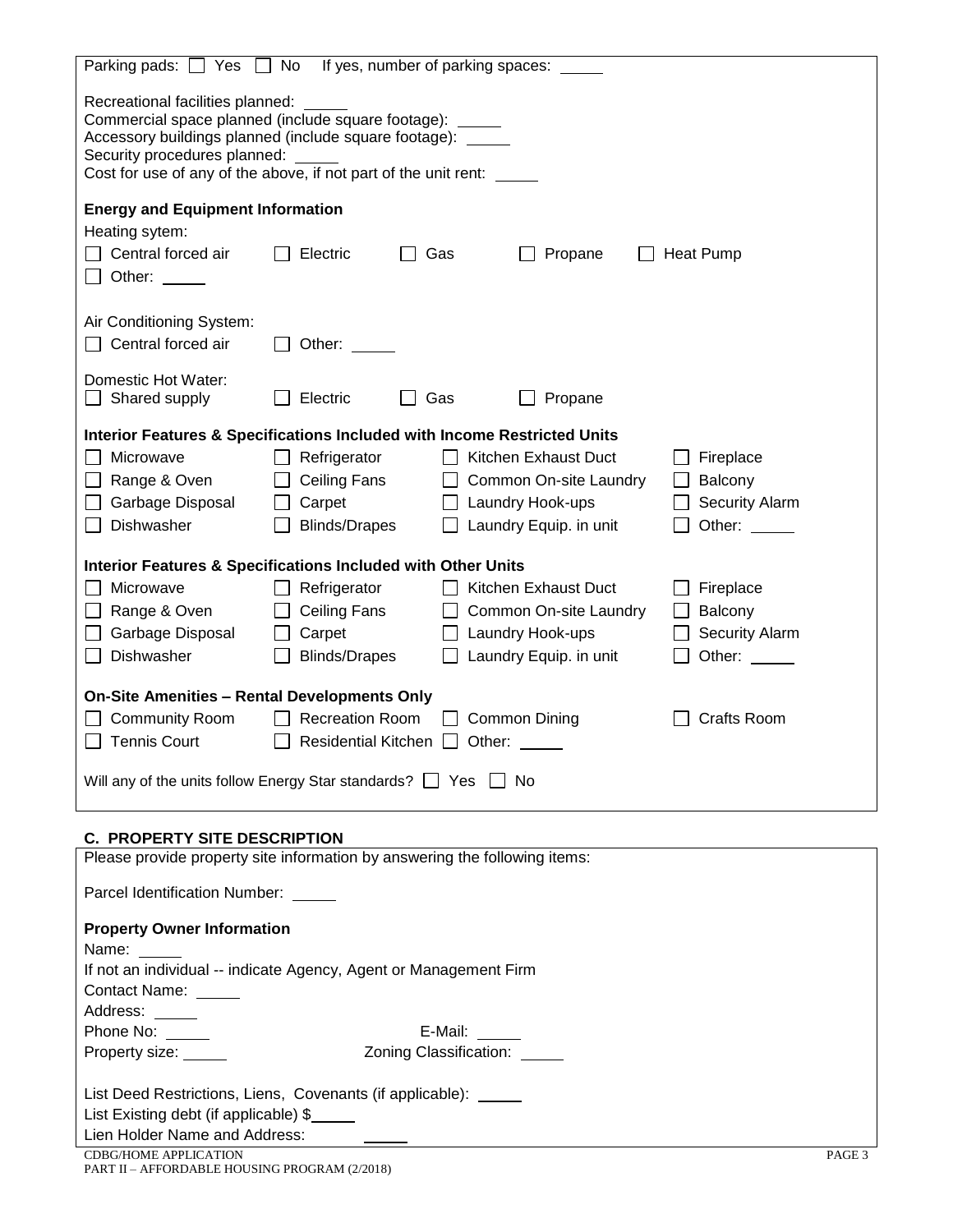| Landmark designation (if applicable): |  |
|---------------------------------------|--|
|---------------------------------------|--|

Does applicant currently has site control?  $\Box$  Yes  $\Box$  No

If YES, provide evidence of site control (i.e. Include copy of grant deed, purchase option agreement, etc.).

If site is not under applicant's control, provide timeline and schedule for establishing site control.

Provide a layout of the site showing details of the site, including the locations of any existing Buildings or other structures.

Are there any special or unusual features which should be known about this site?

Are all utilities presently available to the site?

|  |  |  |  | Is the location of the proposed project currently occupied by residents? $\Box$ Yes $\Box$ No |  |  |
|--|--|--|--|-----------------------------------------------------------------------------------------------|--|--|
|  |  |  |  |                                                                                               |  |  |

|  |  | Will there be a need for residents to temporarily or permanently relocate for any reason? |
|--|--|-------------------------------------------------------------------------------------------|
|  |  |                                                                                           |

#### **D. PROPERTY VALUATION**

Required if funds are used for the acquisition of single family lots. List for each property under consideration. If appraisal is complete, please attach*.* 

#### **APPRAISED VALUE**

| Address: _____                                      |  |  |  |  |  |  |  |  |
|-----------------------------------------------------|--|--|--|--|--|--|--|--|
| Land Only: \$ _____ Date of Valuation: _____        |  |  |  |  |  |  |  |  |
| Existing Building (as is): \$<br>Date of Valuation: |  |  |  |  |  |  |  |  |
| Proposed Building (as completed): \$                |  |  |  |  |  |  |  |  |
| Date of Valuation: _____                            |  |  |  |  |  |  |  |  |
| Age of Existing Building (if applicable): _____     |  |  |  |  |  |  |  |  |
|                                                     |  |  |  |  |  |  |  |  |
| Appraiser: _____                                    |  |  |  |  |  |  |  |  |
| Address: ______                                     |  |  |  |  |  |  |  |  |
| City: _______ State: ______ Zip: ______             |  |  |  |  |  |  |  |  |
| Phone: $\_\_$                                       |  |  |  |  |  |  |  |  |
|                                                     |  |  |  |  |  |  |  |  |
| <b>ASSESSED VALUE</b>                               |  |  |  |  |  |  |  |  |
| Land: \$ ______ Assessment for the Year of:         |  |  |  |  |  |  |  |  |
| Building: \$______ Valuation by: _____              |  |  |  |  |  |  |  |  |
| Total Assessed Value: \$                            |  |  |  |  |  |  |  |  |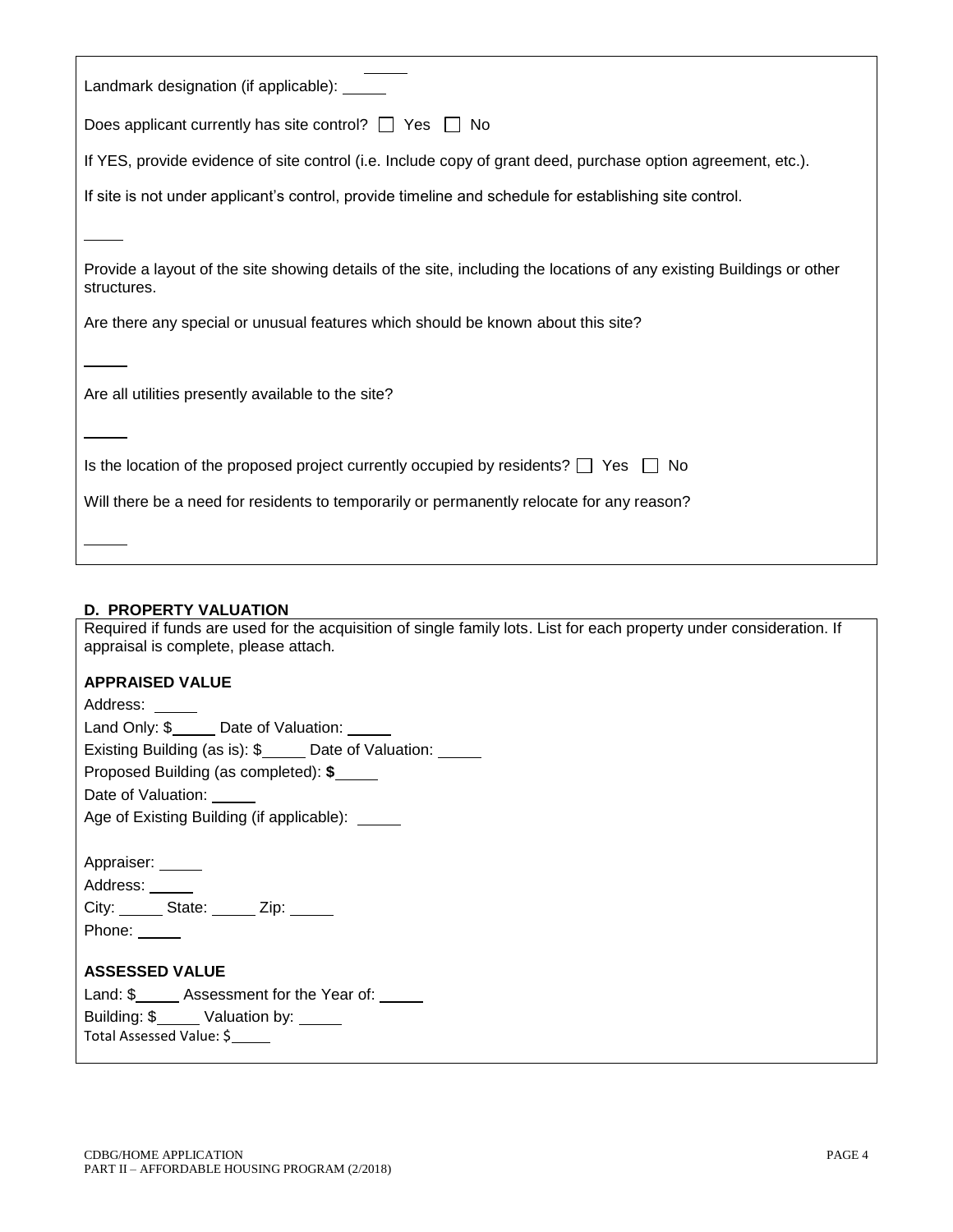## **E. ENVIRONMENTAL REVIEW**

On the date the Affordable Housing application is submitted, the entire project is subject to the federal environmental review (ER) requirements of the National Environmental Policy Act (NEPA). Costs associated with NEPA review are the responsibility of the applicant, even if the NEPA review results in a determination that the project is not eligible for CDBG/HOME funding. Environmental review costs are eligible CDBG/HOME expenditures.

Applicants should note that projects with certain characteristics such as, but not limited to, the following may require a consultant study as part of the environmental review procedures and should budget for them accordingly and allow additional time in the project milestones for completion:

- 1. Are within a Federal Emergency Management Agency (FEMA) 100-year floodplain;
- 2. Are (or are eligible for) local, state, or federal historic or landmark registers;
- 3. Are located within 3,000 feet of a toxic site or solid waste landfill;
- 4. Have exposure to significant airport or highway noise;
- 5. Affect species that are listed or proposed for listing under the Endangered Species Act (ESA);
- 6. Involve digging in, or otherwise impacting, soil that has not been previously disturbed**.**

You are encouraged to consult CCCD staff prior to submitting an application to determine whether your project will require a consultant study. A portion of the funds awarded will be used to procure any required studies. Consideration for this expense should be given in the preparation of the project budget.

Environmental review of projects must be completed by CCCD staff prior to a contract being executed and prior to any work being undertaken at the site.

**\*\*Note on Choice-Limiting Activities**: From your application submittal date until the ER completion date, no "choice limiting" activities (such as property acquisition, leasing, demolition, rehabilitation, construction, and site improvements, clearing, grading, etc.) may occur. Undertaking such activities after application submittal could void the project's eligibility.

## **Please thoroughly answer the following questions:**

What is the current use of the site?

What are the current site natural conditions (trees, ground surface, etc.)? How developed (buildings, roads, etc.) is the site? Describe the surrounding area (commercial, residential, wooded, etc.).

Identify the nearest natural water body (stream, lake, etc.). How far, and in which direction, is it from the project site?

How much of a net increase in impervious surface (ex: concrete/asphalt) will occur (if applicable)?

Does a current storm water system exist at the project site? Please explain.

Will the project excavate or otherwise disturb soil? If so, to what depth and horizontal dimensions? Will any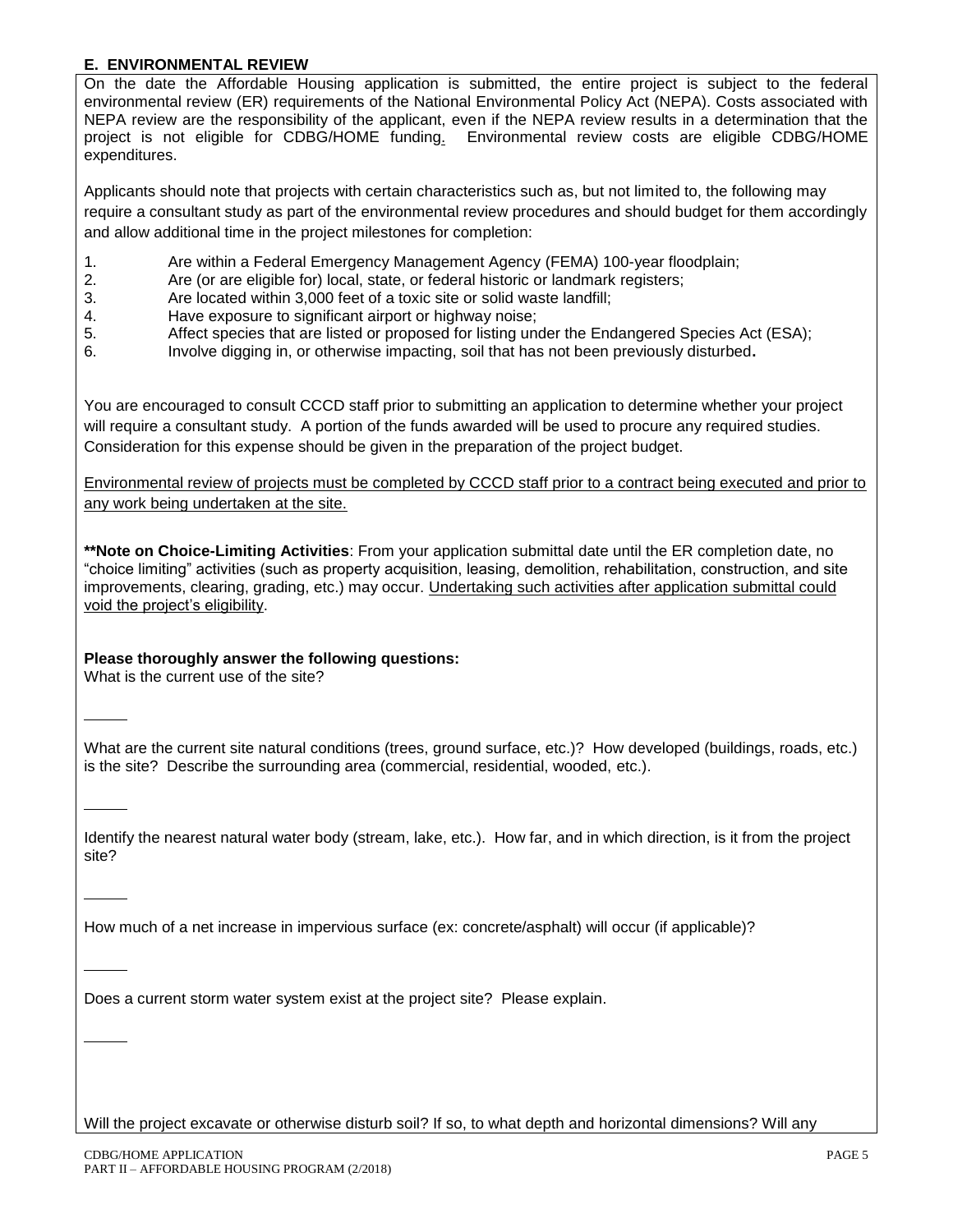| previously-undisturbed soil be impacted? Please explain.                                                                                                                                                                                                                                                                                                                                                                                                                                                                                                                   |
|----------------------------------------------------------------------------------------------------------------------------------------------------------------------------------------------------------------------------------------------------------------------------------------------------------------------------------------------------------------------------------------------------------------------------------------------------------------------------------------------------------------------------------------------------------------------------|
|                                                                                                                                                                                                                                                                                                                                                                                                                                                                                                                                                                            |
| Is the project located in or within: (check and respond to all that apply)<br>A FEMA-designated floodplain? If so, does your agency have flood insurance (please provide covered<br>items, dollar amount and duration)? (CDBG/HOME funds may not be used for any projects located in a<br>FEMA-designated floodway).<br>A wetland?<br>An ecologically-sensitive area?<br>A designated Historic area?<br>Railroad tracks (within 300 feet)?<br>Airport (within 5 miles)<br>High noise levels?<br>Industrial sites?<br>Commercial sites?<br>300 feet of a recreational park? |
| Other unusual site conditions (please describe): ____                                                                                                                                                                                                                                                                                                                                                                                                                                                                                                                      |
| Toxics:<br>Has a Phase I Environmental Site Assessment (or equivalent toxics review) been completed? (These are<br>normally completed upon property purchase.) If so, on what date?                                                                                                                                                                                                                                                                                                                                                                                        |
| Do any underground storage tanks (used to store oil/fuel) exist on, or adjacent to, the property? Did any exist in<br>the past? If yes, please explain, include size of the tank(s).                                                                                                                                                                                                                                                                                                                                                                                       |
|                                                                                                                                                                                                                                                                                                                                                                                                                                                                                                                                                                            |
| What was the previous use of the property?                                                                                                                                                                                                                                                                                                                                                                                                                                                                                                                                 |
|                                                                                                                                                                                                                                                                                                                                                                                                                                                                                                                                                                            |
| Identify any other environmental reviews or studies completed for this site.<br>Studies: [ Title: ______] Date Completed:                                                                                                                                                                                                                                                                                                                                                                                                                                                  |
| Other: [Title: 1990] Date Completed:                                                                                                                                                                                                                                                                                                                                                                                                                                                                                                                                       |
| -Provide any pictures you have of the project site and its surrounding area to CCCD.                                                                                                                                                                                                                                                                                                                                                                                                                                                                                       |
| -Attach any site plans you have available.                                                                                                                                                                                                                                                                                                                                                                                                                                                                                                                                 |
| If you need assistance with the Environmental Review Details section, please contact Dee                                                                                                                                                                                                                                                                                                                                                                                                                                                                                   |

**Taylor at (910) 323-6112 or dtaylor@co.cumberland.nc.us**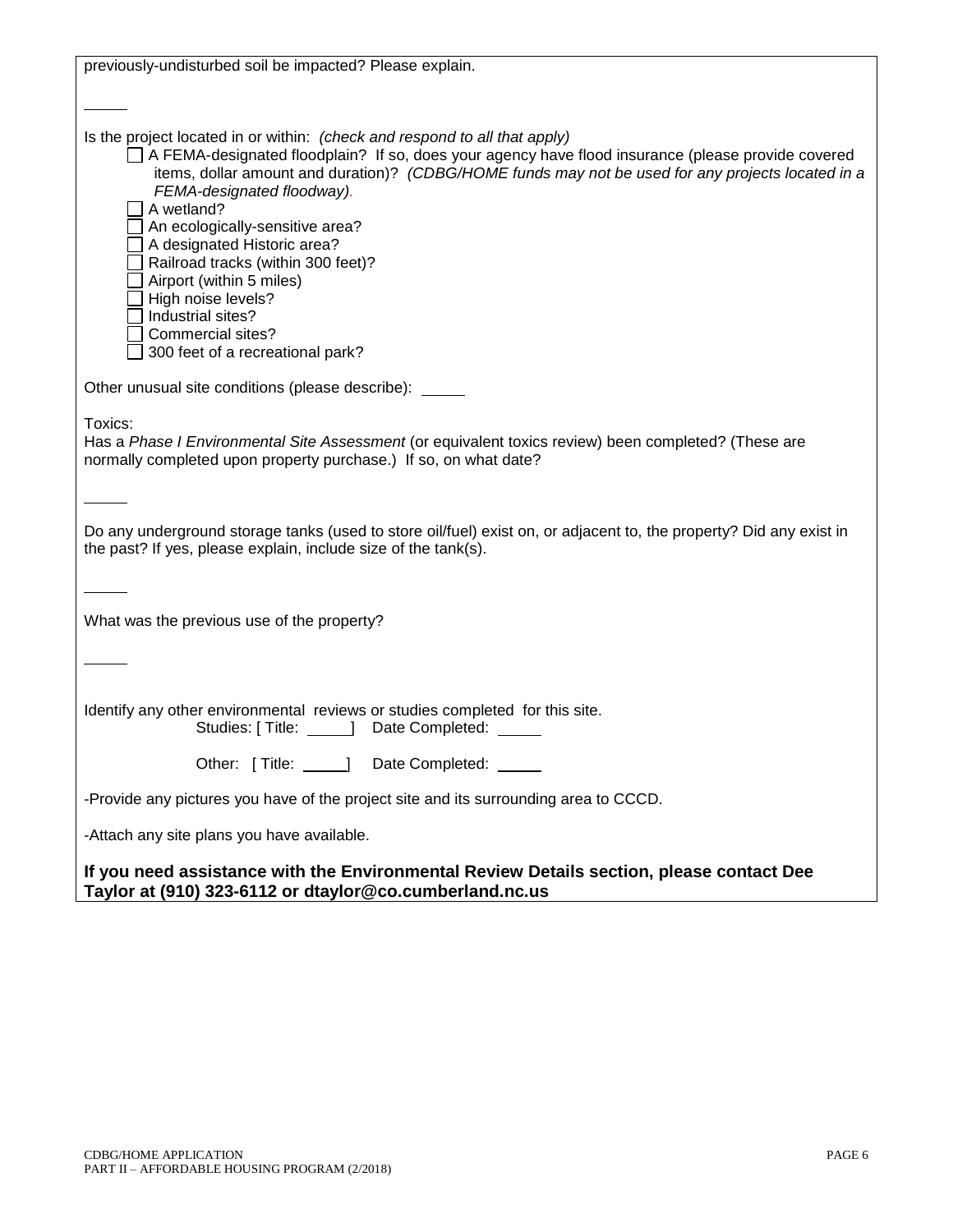## **F. AFFORDABILITY**

CDBG/HOME funds must assist persons at or below 80% of AMI. Lower income levels apply for some activities. Attach a sample format of applications, intake forms, and actual material proposed to be used to document L/M benefit.

Explain measures that will ensure long-term affordability of the units.

a. Describe all provisions made to ensure low income households will occupy units initially and throughout the life of the project.

#### **Development Rents/Affordability**

For acquisition, rehabilitation, and/or construction of rental housing projects, complete the following tables for units designated as low income and for those units with market rents:

Units Designated Low Income

| A                        | B                                  | $\mathbf{C}$                                                      | D                                            | E                                              | F                           | G                                                                           | H                                                    |                                                                                       | J                                                              |  |  |
|--------------------------|------------------------------------|-------------------------------------------------------------------|----------------------------------------------|------------------------------------------------|-----------------------------|-----------------------------------------------------------------------------|------------------------------------------------------|---------------------------------------------------------------------------------------|----------------------------------------------------------------|--|--|
| # of<br><b>Bedrooms</b>  | Total #<br>of<br><b>Units</b>      | # of<br><b>CDBG/HOME</b><br><b>Assisted Units</b><br>in Total (B) | # of<br>Tax<br><b>Credit</b><br><b>Units</b> | # of Non-<br><b>Subsidized</b><br><b>Units</b> | Unit<br><b>Size</b><br>Sqft | <b>Monthly</b><br><b>Resident</b><br><b>Paid Rent</b><br>(w/o<br>Utilities) | <b>Monthly</b><br><b>Utility</b><br><b>Allowance</b> | <b>Monthly</b><br><b>Rent Plus</b><br><b>Utility</b><br><b>Allowance</b><br>$(G + H)$ | % of Area<br><b>Median</b><br><b>Income</b><br><b>Targeted</b> |  |  |
|                          | <b>Units Designated Low Income</b> |                                                                   |                                              |                                                |                             |                                                                             |                                                      |                                                                                       |                                                                |  |  |
|                          |                                    |                                                                   |                                              |                                                |                             |                                                                             |                                                      |                                                                                       |                                                                |  |  |
|                          |                                    |                                                                   |                                              |                                                |                             |                                                                             |                                                      |                                                                                       |                                                                |  |  |
|                          |                                    |                                                                   |                                              |                                                |                             |                                                                             |                                                      |                                                                                       |                                                                |  |  |
|                          |                                    |                                                                   |                                              |                                                |                             |                                                                             |                                                      |                                                                                       |                                                                |  |  |
|                          |                                    |                                                                   |                                              |                                                |                             |                                                                             |                                                      |                                                                                       |                                                                |  |  |
|                          |                                    |                                                                   |                                              |                                                |                             |                                                                             |                                                      |                                                                                       |                                                                |  |  |
| <b>Market Rate Rents</b> |                                    |                                                                   |                                              |                                                |                             |                                                                             |                                                      |                                                                                       |                                                                |  |  |
|                          |                                    |                                                                   |                                              |                                                |                             |                                                                             |                                                      |                                                                                       |                                                                |  |  |
|                          |                                    |                                                                   |                                              |                                                |                             |                                                                             |                                                      |                                                                                       |                                                                |  |  |
|                          |                                    |                                                                   |                                              |                                                |                             |                                                                             |                                                      |                                                                                       |                                                                |  |  |
|                          |                                    |                                                                   |                                              |                                                |                             |                                                                             |                                                      |                                                                                       |                                                                |  |  |
|                          |                                    |                                                                   |                                              |                                                |                             |                                                                             |                                                      |                                                                                       |                                                                |  |  |
|                          |                                    |                                                                   |                                              |                                                |                             |                                                                             |                                                      |                                                                                       |                                                                |  |  |

| Total Rental Income:                              |
|---------------------------------------------------|
| Non-Rental Income:                                |
| Less Vacancy Allowance of:                        |
| Effective Monthly Income:                         |
| <b>Effective Annual Income:</b>                   |
| What is the expected annual increase in net rent? |

## **Monthly Utility Allowance:**

Complete the following table of allowances for tenant paid utilities:

| <b>Expense Item</b> | ີ<br><b>Electric or</b><br>Gas | Paid by<br><b>Property</b><br><b>Owner or</b><br>Tenant | 0<br><b>Bdrm</b> | <b>Bdrm</b> | $\mathfrak{p}$<br><b>Bdrm</b> | <b>Bdrm</b> | <b>Bdrm</b> | <b>Bdrm</b> |
|---------------------|--------------------------------|---------------------------------------------------------|------------------|-------------|-------------------------------|-------------|-------------|-------------|
| Heating             |                                |                                                         |                  |             |                               |             |             |             |
| Cooking             |                                |                                                         |                  |             |                               |             |             |             |
| Hot Water           |                                |                                                         |                  |             |                               |             |             |             |
| Lighting            |                                |                                                         |                  |             |                               |             |             |             |
| Air Conditioning    |                                |                                                         |                  |             |                               |             |             |             |
| Water/Sewer         |                                |                                                         |                  |             |                               |             |             |             |
| Trash               |                                |                                                         |                  |             |                               |             |             |             |
| Refrigerator        |                                |                                                         |                  |             |                               |             |             |             |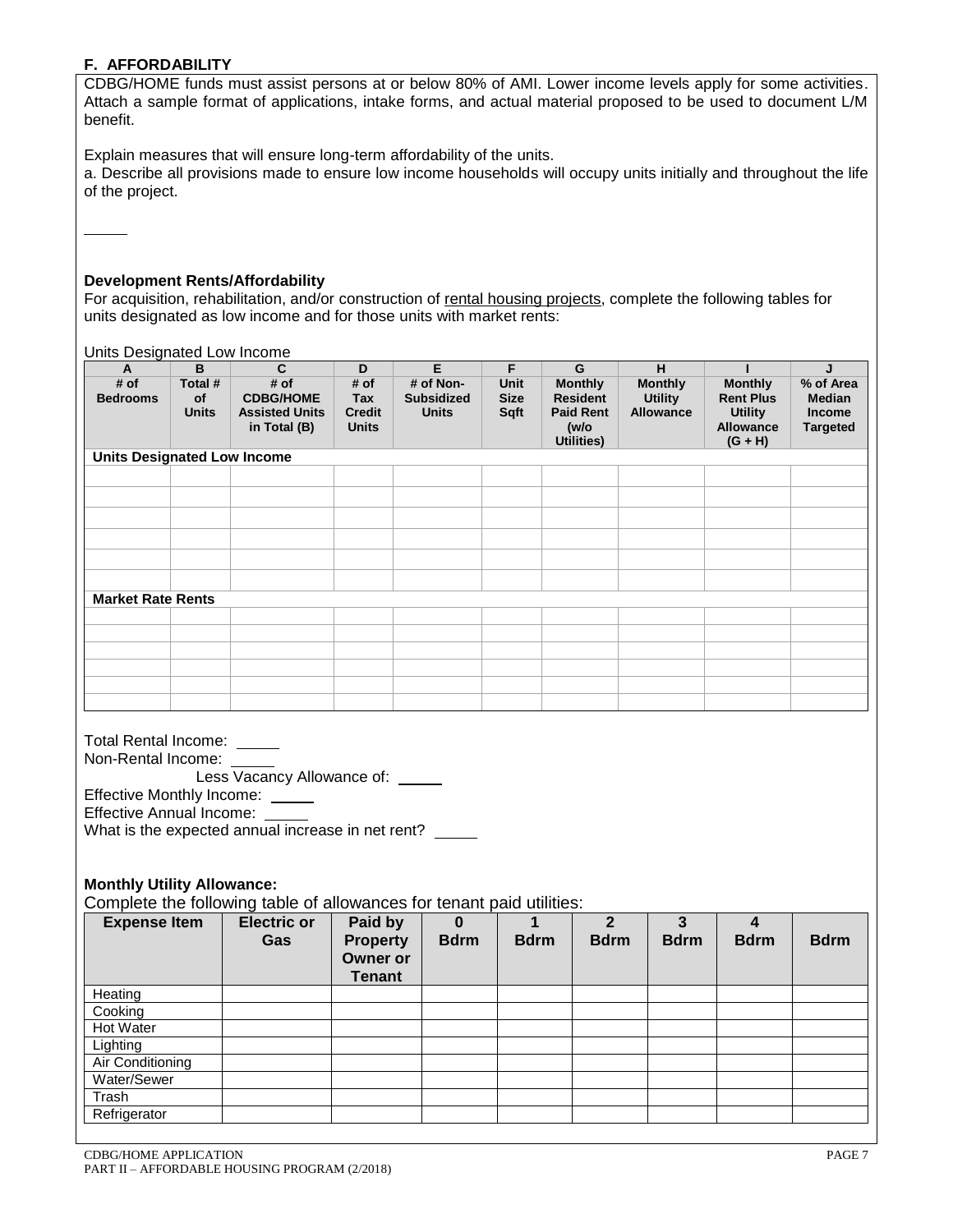| Source of utility allowance data: □ Utility Provider | Local PHA | Name:<br>Name:                                                                                                    |
|------------------------------------------------------|-----------|-------------------------------------------------------------------------------------------------------------------|
|                                                      | Other     | Name: ___                                                                                                         |
|                                                      |           | How many units will be accessible to persons with disabilities in compliance with the Americans with Disabilities |

#### **G. MARKETING AND OUTREACH**

How will the CDBG/HOME assisted units be marketed to the target population? How will this marketing approach promote equal opportunities and ensure compliance with Federal Fair Housing regulations? Describe your marketing plan for qualified homeowner or renters. Please attach a copy of your Affirmative Marketing Plan or applicable HUD form 935.2.

Do you have a waiting list of pre-approved applicants? Yes No

Act and Section 504 of the Rehabilitation Act of 1973?

If YES, indicate the number of eligible households currently on the wait list.

If NO, please describe how you will find approved applicants.

**Persons/Households Benefited:** Estimate the number benefited by income group in the following table The information in this table is in (check one):  $\Box$  Households  $\Box$  Persons

| <b>Targeted</b>    |                    | <b>Renters</b>     |                 |                     | <b>Owners</b>            |                                 |                      | <b>Homeless</b>    |                 | Non-                          |
|--------------------|--------------------|--------------------|-----------------|---------------------|--------------------------|---------------------------------|----------------------|--------------------|-----------------|-------------------------------|
| Income<br>Level    | Elderly<br>(1 & 8) | Small<br>Family    | Large<br>Family | All Other<br>House- | <b>Existing</b><br>Home- | Low Income<br><b>Homebuyers</b> |                      | <b>Individuals</b> | <b>Families</b> | <b>Homelessn</b><br>ess Needs |
|                    | Pers)              | $(2 - 4)$<br>Pers) | $(5+)$          | holds               | owners                   | <b>With</b><br><b>Children</b>  | All<br><b>Others</b> |                    |                 |                               |
| 0 to 30%<br>MFI*   |                    |                    |                 |                     |                          |                                 |                      |                    |                 |                               |
| 31 to 50%<br>MFI*  |                    |                    |                 |                     |                          |                                 |                      |                    |                 |                               |
| 51 to 60%<br>MFI*  |                    |                    |                 |                     |                          |                                 |                      |                    |                 |                               |
| 61 to 80%<br>MFI*  |                    |                    |                 |                     |                          |                                 |                      |                    |                 |                               |
| $81% + of$<br>MFI* |                    |                    |                 |                     |                          |                                 |                      |                    |                 |                               |
| <b>TOTAL</b>       |                    |                    |                 |                     |                          |                                 |                      |                    |                 |                               |

#### **H. PERFORMANCE MEASURES**

The program performance categories listed below are required under the three Federal grant programs by the U.S. Department of Housing and Urban Development (HUD). Please check one of the boxes under the following program performance categories that apply to your proposed project.

#### **Which one of the following objectives will the proposed activity address? (TIP: What is the purpose of the activity?)**

□ Create a Suitable Living Environment

Relates to activities that are designed to benefit communities, families, or individuals by addressing issues in their living environment. This objective relates to activities that are intended to address a wide range of issues faced by low- and moderate-income persons, from physical problems with their environments, such as poor quality infrastructure, to social issues such as crime prevention, literacy, or elderly health services.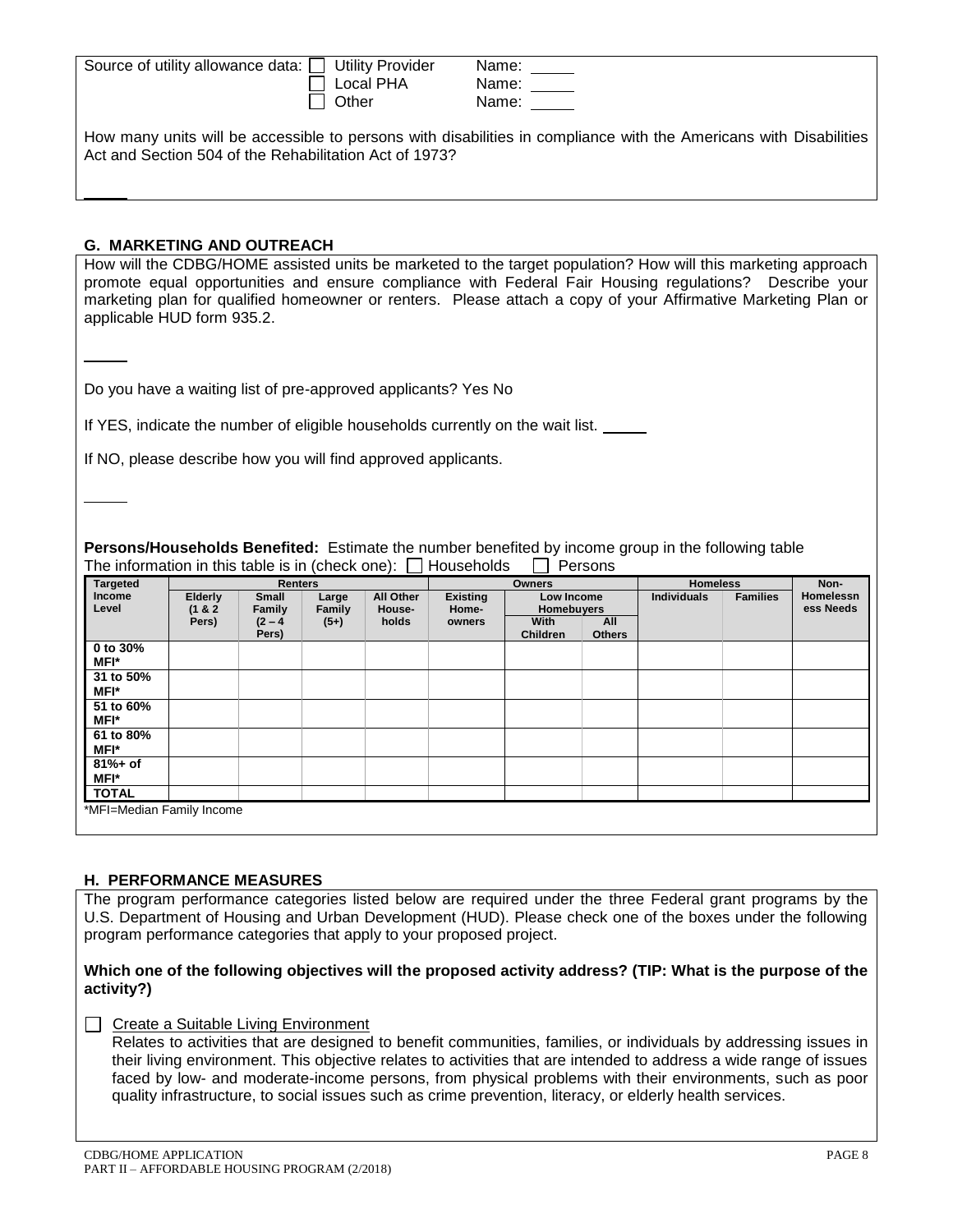| <b>Provide Decent Housing</b>                                                                                                                                                                                                     |
|-----------------------------------------------------------------------------------------------------------------------------------------------------------------------------------------------------------------------------------|
| Covers the wide range of housing activities that are generally undertaken with HOME and CDBG funds. This                                                                                                                          |
| objective focuses on housing activities whose purpose is to meet individual family or community housing                                                                                                                           |
| needs.                                                                                                                                                                                                                            |
| Create Economic Opportunities Activities related to economic development, commercial revitalization,<br>or job creation.                                                                                                          |
|                                                                                                                                                                                                                                   |
|                                                                                                                                                                                                                                   |
| Which one of the following outcomes will the proposed activity meet? (TIP: What type of change or result<br>am I seeking?)                                                                                                        |
|                                                                                                                                                                                                                                   |
| <b>Improve Availability or Accessibility</b>                                                                                                                                                                                      |
| Applies to activities that make infrastructure, public services, public facilities, housing, or shelter available or                                                                                                              |
| accessible to low- and moderate-income people, including persons with disabilities. Accessibility does not<br>refer only to physical barriers, but also to making the basics of daily living available and accessible to low- and |
| moderate-income people where they live.                                                                                                                                                                                           |
|                                                                                                                                                                                                                                   |
| Improve Affordability                                                                                                                                                                                                             |
| Applies to activities that provide affordability by lowering the cost, improving the quality, or increasing the                                                                                                                   |
| affordability of a product or service to benefit a low-income household. Activities can include affordable                                                                                                                        |
| housing, basic infrastructure hook-ups, or services such as transportation or day care.                                                                                                                                           |
| <b>Improve Sustainability</b>                                                                                                                                                                                                     |
| Sustainability is specifically tied to activities that are designed for the purpose of ensuring that a particular                                                                                                                 |
| geographic area as a whole (such as a neighborhood) becomes or remains viable by providing benefit to                                                                                                                             |
| persons of low- and moderate-income or by removing or eliminating slums or blighted areas, through multiple                                                                                                                       |
| activities or services that sustain communities or neighborhoods.                                                                                                                                                                 |
|                                                                                                                                                                                                                                   |
| Describe how these indicators in the table above were determined.                                                                                                                                                                 |
|                                                                                                                                                                                                                                   |
|                                                                                                                                                                                                                                   |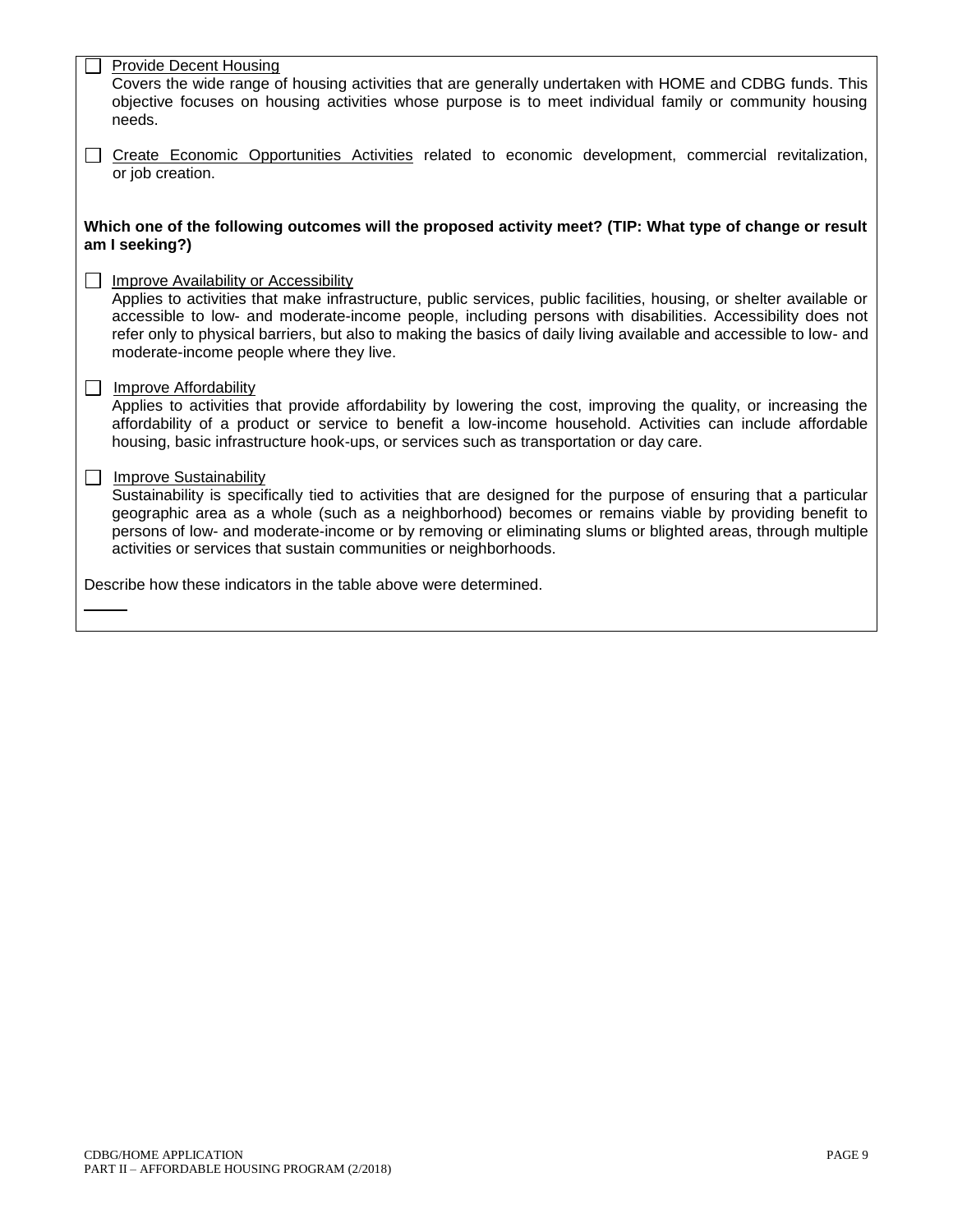## **I. NATIONAL OBJECTIVE**

If you are applying for CDBG funds, the project must meet one of three national objectives:

- 1. Benefit low- and moderate-income (LMI) persons,
- 2. Aid in the prevention or elimination of slums or blight, or
- 3. Meet community development needs having a particular urgency.

Please indicate which national objective your project/program will meet by selecting one of the three categories listed. Under the selected category, provide the information needed for that category.

**Category 1: Benefit low- and moderate-income persons [570.208[(a)]** Indicate how this project/program would benefit LMI persons by selecting the appropriate subcategories (LMI Limited Clientele, LMI Housing, Job Creation, or LMI Area).

# **a. LMI Limited Clientele**

 $\Box$ 

 $\Box$ 

Check  $\boxtimes$  the one box below that supports the method of qualification that demonstrates how your proposed activity meets the Limited Clientele national objective (presumed benefit or family size and income).

Presumed Benefit - To qualify under this subcategory, a limited clientele activity must meet one of the following tests:

Exclusively benefit a clientele who are generally *presumed by HUD to be principally L/M income persons.* The following groups are currently presumed by HUD to be made up principally of L/M income persons:

- abused children,
	- elderly persons, (defined as 62 years of age and older)
- battered spouses,
	- homeless persons,
	- severely disabled persons
	- persons living with AIDS, and
	- Immigrant farm workers.
- Require *information on family size and income* so that it is evident that *at least 51%* of the clientele are persons whose family income does not exceed the L/M income limit. (This includes the case where the activity is restricted *exclusively to L/M* income persons). *Reference: §570.208(a)(2)(i)(B) and (C)*

An example of the current HUD Income Guidelines are found in the application guidelines.

## **b. LMI Housing:**

 Single Family (household must be 100% LMI) Multi-Unit (at least 51% of the units must be available to LMI tenants)

## **c. Job Creation**

 $\Box$  at least 51% of the jobs created must be for LMI residents

## **d. Low/Moderate Income Area (LMA) Benefit**

There are two ways to qualify for Area Benefit. Check  $\boxtimes$  the box and provide the information which supports the method of qualification that demonstrates how your proposed activity meets this national objective: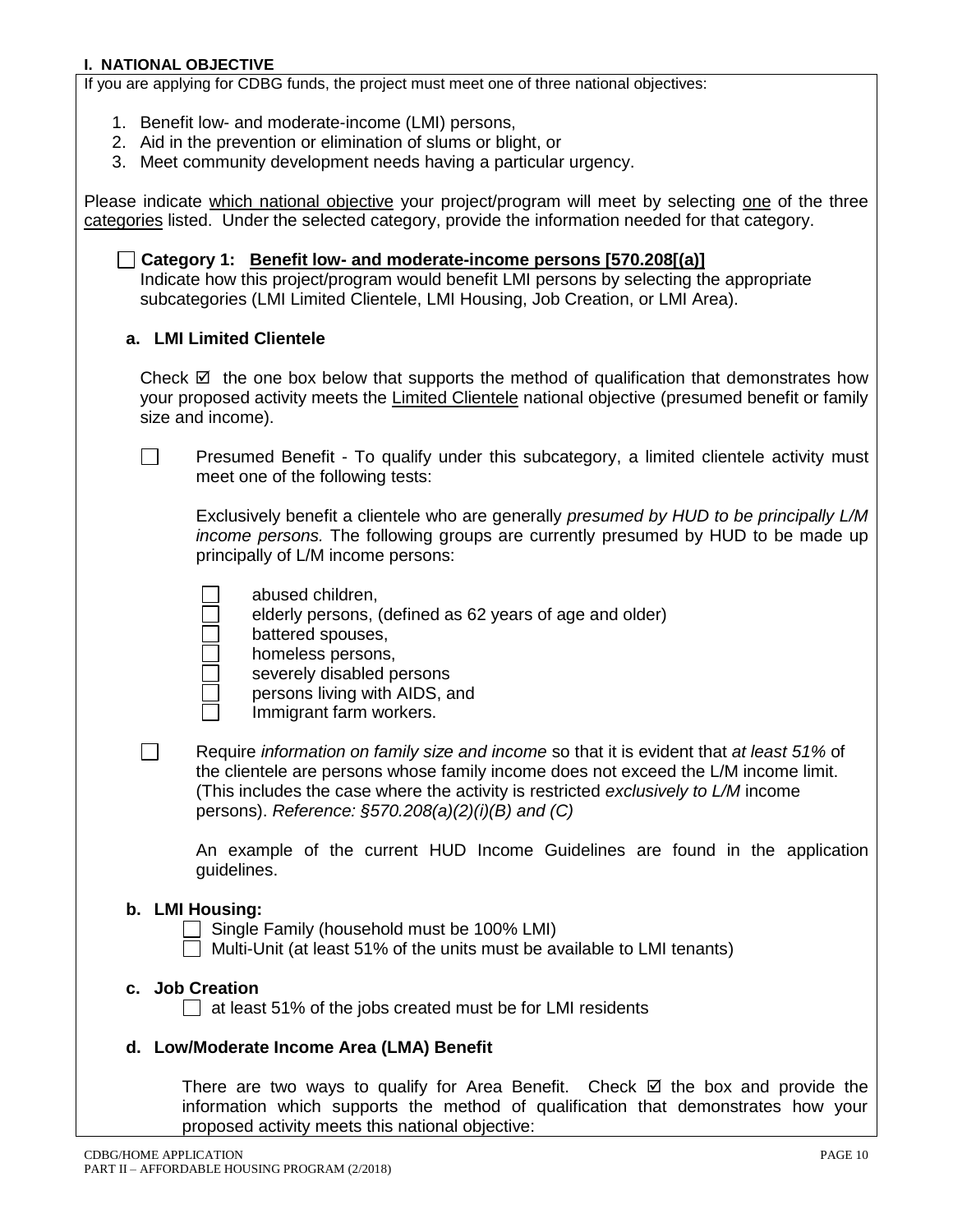**Area Benefit / Census Tract(s) \ and Block Group(s) and number of residents in Service Delivery Area.** (Consult with CCCD Staff to obtain HUD formula census data.)

# **Census Tract / Block Group Project Information**

| <b>Census</b><br>Tract(s) | <b>Block</b><br>Group(s) | <b>Total</b><br><b>Population</b> | Low/Mod<br><b>Population</b> | % Low Mod |
|---------------------------|--------------------------|-----------------------------------|------------------------------|-----------|
|                           |                          |                                   |                              |           |
|                           |                          |                                   |                              |           |
|                           |                          |                                   |                              |           |
|                           |                          |                                   |                              |           |
|                           | <b>Area Total</b>        |                                   |                              |           |

# **Area Benefit / Survey of Residents in Defined Service Delivery Area**

If a grantee has reason to believe that the available census data does not reflect current relative income levels in an area, or where the area does not coincide sufficiently well with census boundaries, HUD will accept information obtained by the grantee from use of a special survey of the residents of the area. The grantee must obtain HUD's approval of the survey instrument and other methodological aspects of the survey for this purpose. HUD will approve the survey where it determines that it meets standards of statistical reliability that are comparable to that of the Decennial Census data for areas of similar size.

HUD requires documenting the following Survey Results in the Low and Moderate Income Worksheet to determine level of eligibility: Complete this table if the National Objective is determined via the Survey Instrument methodology.

|                | <b>Action</b>                                                                            | <b>Required</b><br>(Assuming 95%<br><b>Confidence Level)</b> | <b>Expected</b> |
|----------------|------------------------------------------------------------------------------------------|--------------------------------------------------------------|-----------------|
|                | Number of Families in Project Service Benefit Area                                       |                                                              |                 |
| $\overline{2}$ | Number of families interviewed (surveyed)                                                |                                                              |                 |
| 3              | Number of persons in the families interviewed                                            |                                                              | $\star$         |
| $\overline{4}$ | Number of persons in the families interviewed who are low<br>and moderate-income persons |                                                              |                 |
| 5              | Divide Line 4 by Line 3                                                                  |                                                              |                 |
| 6              | Multiply Line 5 by 100. This is % of LMI persons in service<br>area                      | %                                                            | $\%$            |

\* Assuming 2.59 persons per household

# **Category 2: Prevention or Elimination of Slums or Blight [570.208(b)]**

## **Slums or blight on an area basis**

The designated area in which the activity occurs must meet the definition of a slum, blighted, deteriorated or deteriorating area under state or local law. Documentation must be provided (along with this application) indicating how the area meets either one of the two conditions specified below: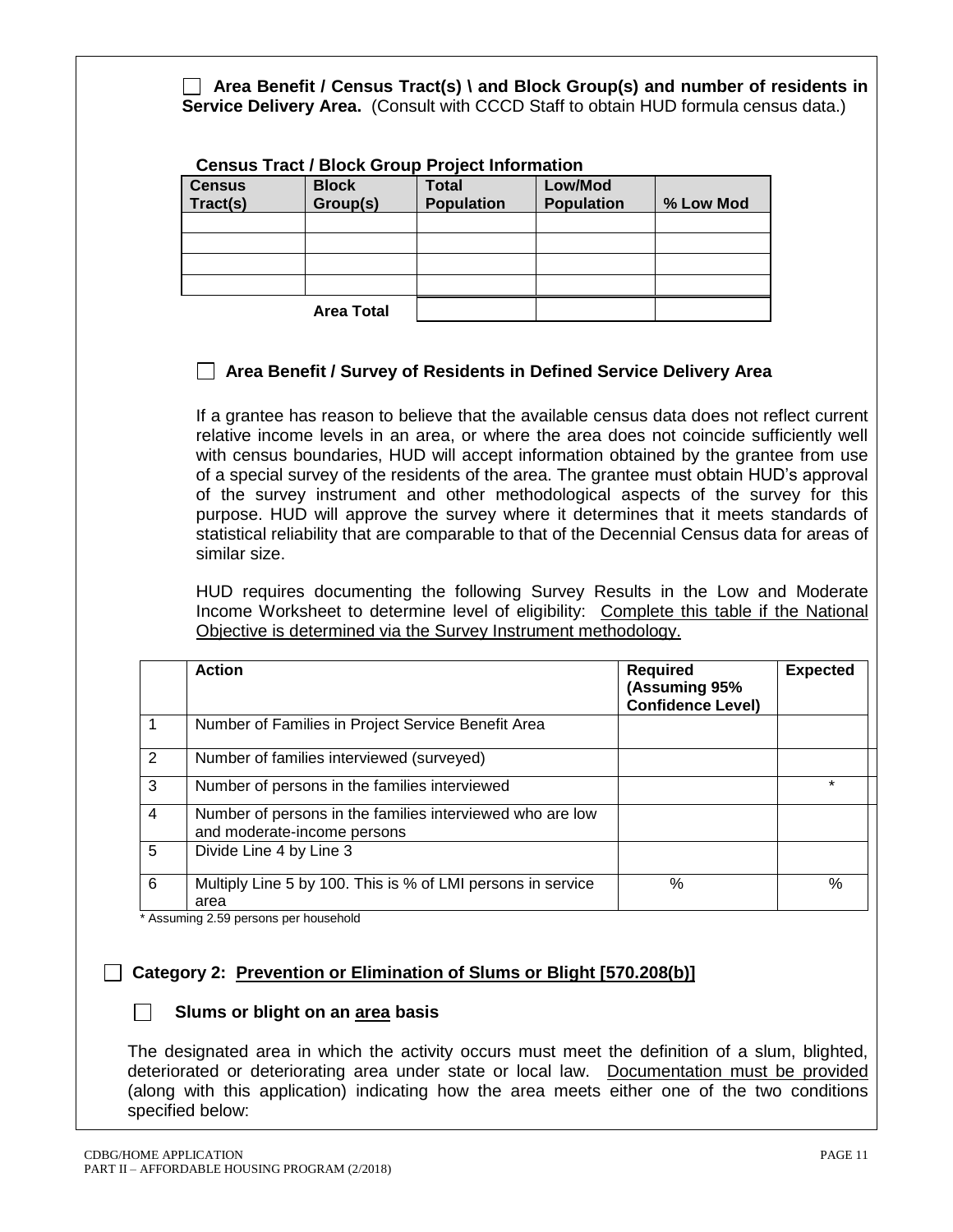| $\circ$ | Public improvements throughout the area are in a general state of deterioration; or                                                                                                                                              |
|---------|----------------------------------------------------------------------------------------------------------------------------------------------------------------------------------------------------------------------------------|
| $\circ$ | At least 25 percent of the properties throughout the area exhibit one or more of the<br>following:                                                                                                                               |
|         | Physical deterioration of buildings/improvements;<br>٠                                                                                                                                                                           |
|         | Abandonment of properties;<br>٠                                                                                                                                                                                                  |
|         | Chronic high occupancy turnover rates or chronic high vacancy rates in<br>٠<br>commercial or industrial buildings;                                                                                                               |
|         | Significant declines in property values or abnormally low property values relative<br>to other areas in the community; or                                                                                                        |
|         | Known or suspected environmental contamination.                                                                                                                                                                                  |
|         | Examples of eligible activities include: assistance to commercial or industrial businesses, public<br>facilities or improvements, and code enforcement in a blighted neighborhood.<br>Slums or blight on a spot basis            |
|         | These are activities that eliminate specific conditions of blight or physical decay on a spot basis<br>and are not located in a slum or blighted area.                                                                           |
|         | Examples of activities under this category are acquisition, clearance, relocation, historic<br>preservation, remediation of environmentally contaminated properties, and building<br>rehabilitation activities.                  |
|         | Rehabilitation is limited to the extent necessary to eliminate a specific condition detrimental to<br>public health and safety.                                                                                                  |
|         | Category 3. Meets an Urgent Need [570.208(c)]                                                                                                                                                                                    |
| $\sim$  | <b>Urgent Need</b>                                                                                                                                                                                                               |
|         | An activity designed to alleviate existing conditions that have a particular urgency.<br>Examples include reconstruction of water and sewer lines destroyed by major<br>catastrophes or emergencies such as floods or tornadoes. |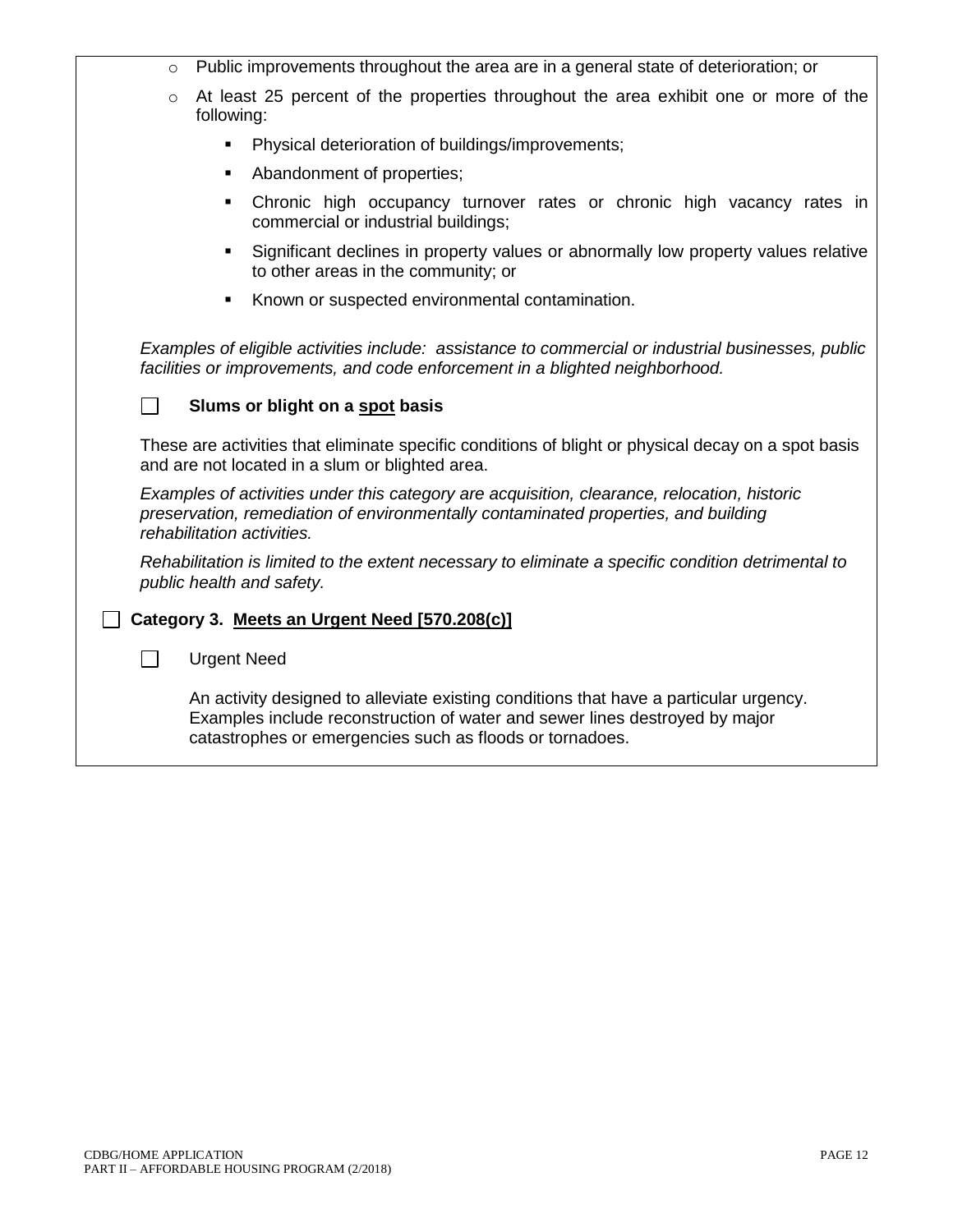## **J. PROPOSED PROJECT BUDGET**

Complete the line item budget for the proposed project.

| Item                                                | <b>CDBG</b><br><b>Funds</b> | <b>HOME</b><br><b>Funds</b> | Other<br><b>Funds</b>                | <b>Total</b><br><b>Funds</b>         |
|-----------------------------------------------------|-----------------------------|-----------------------------|--------------------------------------|--------------------------------------|
| Environmental Review / Phase I EA                   | \$                          | \$                          | \$                                   | \$                                   |
| Acquisition (specify building, vacant land, etc) :  | \$                          | \$                          | \$                                   | \$                                   |
| Rehabilitation                                      | $\overline{\$}$             | \$                          | $\overline{\mathcal{E}}$             | $\overline{\mathcal{E}}$             |
| New Construction*                                   | \$                          | \$                          | \$                                   | \$                                   |
| Disposition                                         | \$                          | \$                          | \$                                   | \$                                   |
| <b>Clearance and Demolition</b>                     | \$                          | \$                          | \$                                   | $\overline{\$}$                      |
| Relocation                                          | $\overline{\$}$             | \$                          | $\overline{\$}$                      | $\overline{\$}$                      |
| Site Improvement**                                  | \$                          | \$                          | \$                                   | $\overline{\boldsymbol{\mathsf{s}}}$ |
| <b>Energy Efficiency Improvements</b>               | \$                          | \$                          | $\overline{\boldsymbol{\mathsf{s}}}$ | $\overline{\boldsymbol{\mathsf{s}}}$ |
| Handicap Accessibility Improvements                 | \$                          | \$                          | \$                                   | \$                                   |
| Lead-Based Paint Inspection, testing, and abatement | \$                          | \$                          | \$                                   | \$                                   |
| <b>Utility Connections</b>                          | \$                          | \$                          |                                      |                                      |
| Other:                                              |                             |                             |                                      |                                      |
| Appraisal(s) Fees                                   | \$                          | \$                          | \$                                   | \$                                   |
| Architect/Engineer Fees                             | \$                          | \$                          | \$                                   | $\overline{\mathbf{S}}$              |
| <b>Builder and Developer Fees</b>                   | \$                          | \$                          | \$                                   | \$                                   |
| Security Document and Title Report Fees             | \$                          | \$                          | \$                                   | \$                                   |
| <b>Construction Materials &amp; Labor</b>           | \$                          | \$                          | \$                                   | \$                                   |
| Project Management<br>$\%$                          | \$                          | \$                          | \$                                   | \$                                   |
| <b>Real Estate Tax</b>                              | \$                          | \$                          | \$                                   | \$                                   |
| Legal                                               | \$                          | \$                          | \$                                   | \$                                   |
| Insurance                                           | \$                          | \$                          | \$                                   | \$                                   |
| Other (specify):                                    | \$                          | \$                          | \$                                   | \$                                   |
| Other (specify):                                    | \$                          | \$                          | \$                                   | \$                                   |
| Other (specify):                                    | \$                          | \$                          | \$                                   | \$                                   |
| Other (specify):                                    | \$                          | \$                          | \$                                   | \$                                   |
| Other (specify):                                    | \$                          | \$                          | \$                                   | \$                                   |
| Other (specify):                                    | \$                          | \$                          | \$                                   | \$                                   |
| Other (specify):                                    | \$                          | \$                          | \$                                   | \$                                   |
| Other (specify):                                    | \$                          | \$                          | \$                                   | \$                                   |
| Other (specify):                                    | \$                          | \$                          | \$                                   | \$                                   |
| Other (specify):                                    | \$                          | \$                          | \$                                   | \$                                   |
| Sub-Total                                           | \$                          | \$                          | \$                                   | \$                                   |
| <b>Total Project Budget:</b>                        | \$                          | \$                          | \$                                   | \$                                   |

\*Only a designated Community Based Development Organization (CDBO) is allowed to use CDBG funds for new construction.

\*\*Improvements to publicly-owned land to enable the property to be used for the new construction of housing provided the improvements are undertaken while the property is *still in public ownership.*

#### **K. CONSTRUCTION BUDGET/COSTS**

For projects involving physical activities (rehabilitation, new construction, etc.), please attach a construction budget.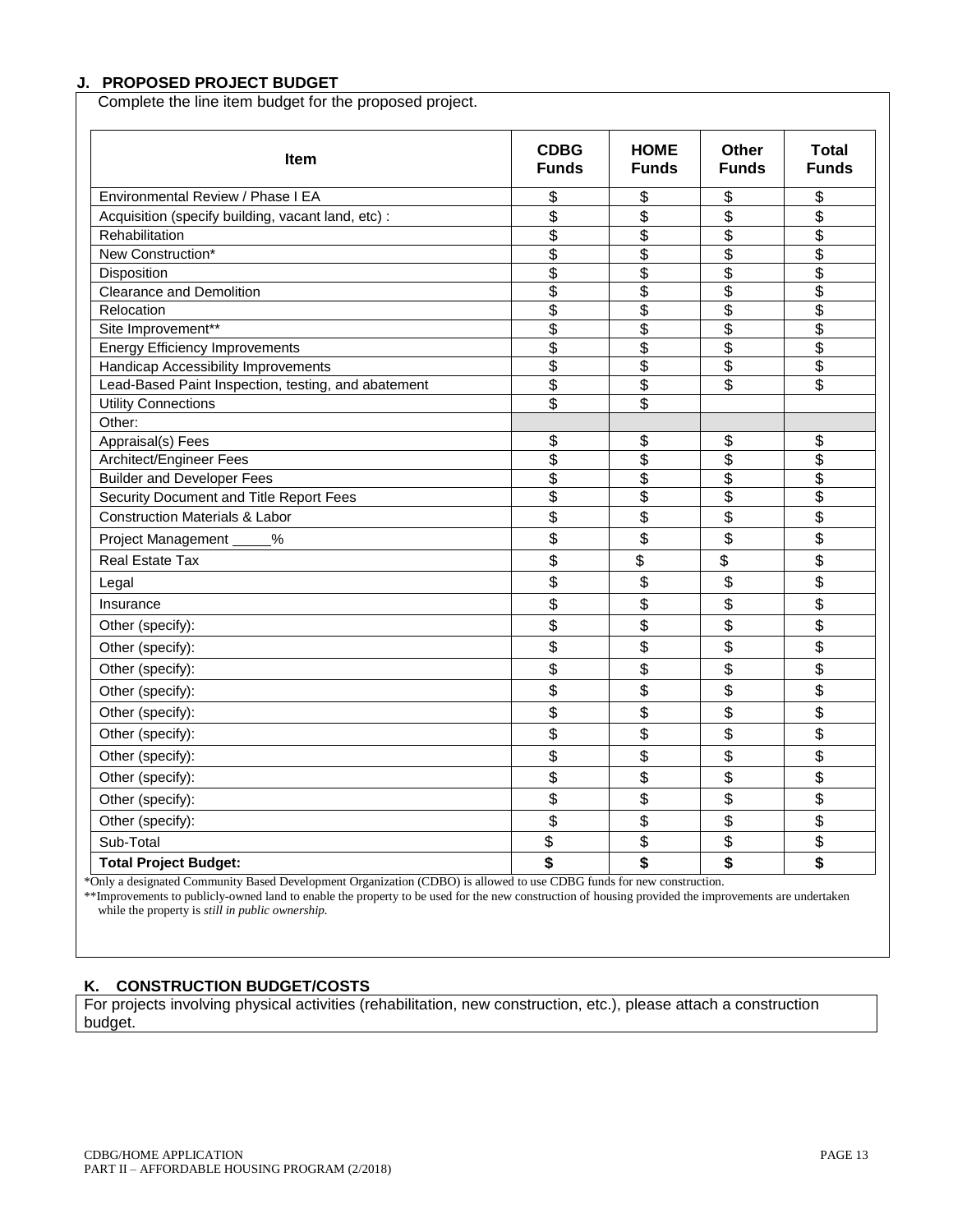#### **L. FUNDING SOURCES**

Complete the following table providing information on all funding sources you anticipate using for the proposed project.

| <b>Type</b>              | <b>Source</b>                                                                                                                                                                              | Status* | Date of<br><b>Anticipated Award</b><br><b>Announcement</b> | <b>Amount</b> |
|--------------------------|--------------------------------------------------------------------------------------------------------------------------------------------------------------------------------------------|---------|------------------------------------------------------------|---------------|
| <b>CDBG</b>              |                                                                                                                                                                                            |         |                                                            |               |
| <b>HOME</b>              |                                                                                                                                                                                            |         |                                                            |               |
| <b>State</b>             |                                                                                                                                                                                            |         |                                                            |               |
| <b>Other Federal</b>     |                                                                                                                                                                                            |         |                                                            |               |
| Local                    |                                                                                                                                                                                            |         |                                                            |               |
| Other                    |                                                                                                                                                                                            |         |                                                            |               |
| Other                    |                                                                                                                                                                                            |         |                                                            |               |
| Other                    |                                                                                                                                                                                            |         |                                                            |               |
| Other                    |                                                                                                                                                                                            |         |                                                            |               |
| Other                    |                                                                                                                                                                                            |         |                                                            |               |
| Other                    |                                                                                                                                                                                            |         |                                                            |               |
| Other                    |                                                                                                                                                                                            |         |                                                            |               |
| Program Income<br>(CDBG) |                                                                                                                                                                                            |         |                                                            |               |
| Total                    | tindicate the status of the funding commitment using the following choices: 1) funding secured 2) quajting final annroyal 3) quajting response 4) status unknown. Aftach additional sheets |         |                                                            | \$            |

us of the funding commitment using the following choices: 1) funding secured, 2) awaiting final approval, 3) awaiting response, 4) status unknown. Attach additional sh *if necessary.*

#### **Other Sources of Funds:**

If additional space is necessary, attach information directly behind this page.

**Source I:** Contact: \_\_\_\_\_

Address: City: State: Zip: \_\_\_\_ Phone: Email: \_\_\_\_\_

| <b>TYPE OF LOAN*</b> | <b>PRINCIPAL</b><br><b>AMOUNT</b> | <b>INTEREST</b><br><b>RATE</b> | <b>AMORTIZATION</b> | <b>TERM</b> | <b>MONTHLY</b><br><b>PAYMENT</b> | <b>PRIORITY</b><br><b>OF LIEN</b> | <b>COMMIT-</b><br><b>MENT</b><br><b>DATE</b> |
|----------------------|-----------------------------------|--------------------------------|---------------------|-------------|----------------------------------|-----------------------------------|----------------------------------------------|
|                      |                                   |                                |                     |             |                                  |                                   |                                              |

**Source II:** Contact: \_\_\_\_ Address: City: State: Zip: \_\_\_ Phone: Email: \_\_\_\_\_

| <b>TYPE OF LOAN*</b> | <b>PRINCIPAL</b><br><b>AMOUNT</b> | <b>INTEREST</b><br><b>RATE</b> | <b>AMORTIZATION</b> | <b>TERM</b> | <b>MONTHLY</b><br><b>PAYMENT</b> | <b>PRIORITY</b><br><b>OF LIEN</b> | <b>COMMIT-</b><br><b>MENT</b><br><b>DATE</b> |
|----------------------|-----------------------------------|--------------------------------|---------------------|-------------|----------------------------------|-----------------------------------|----------------------------------------------|
|                      |                                   |                                |                     |             |                                  |                                   |                                              |

**Source III:** Contact: \_\_\_\_ Address: City: State: \_\_\_\_ Zip: \_\_\_\_

Phone: Email: \_\_\_\_

| <b>TYPE OF LOAN*</b> | <b>PRINCIPAL</b><br><b>AMOUNT</b> | <b>INTEREST</b><br><b>RATE</b> | <b>AMORTIZATION</b> | <b>TERM</b> | <b>MONTHLY</b><br><b>PAYMENT</b> | <b>PRIORITY</b><br><b>OF LIEN</b> | <b>COMMIT-</b><br><b>MENT</b><br><b>DATE</b> |
|----------------------|-----------------------------------|--------------------------------|---------------------|-------------|----------------------------------|-----------------------------------|----------------------------------------------|
|                      |                                   |                                |                     |             |                                  |                                   |                                              |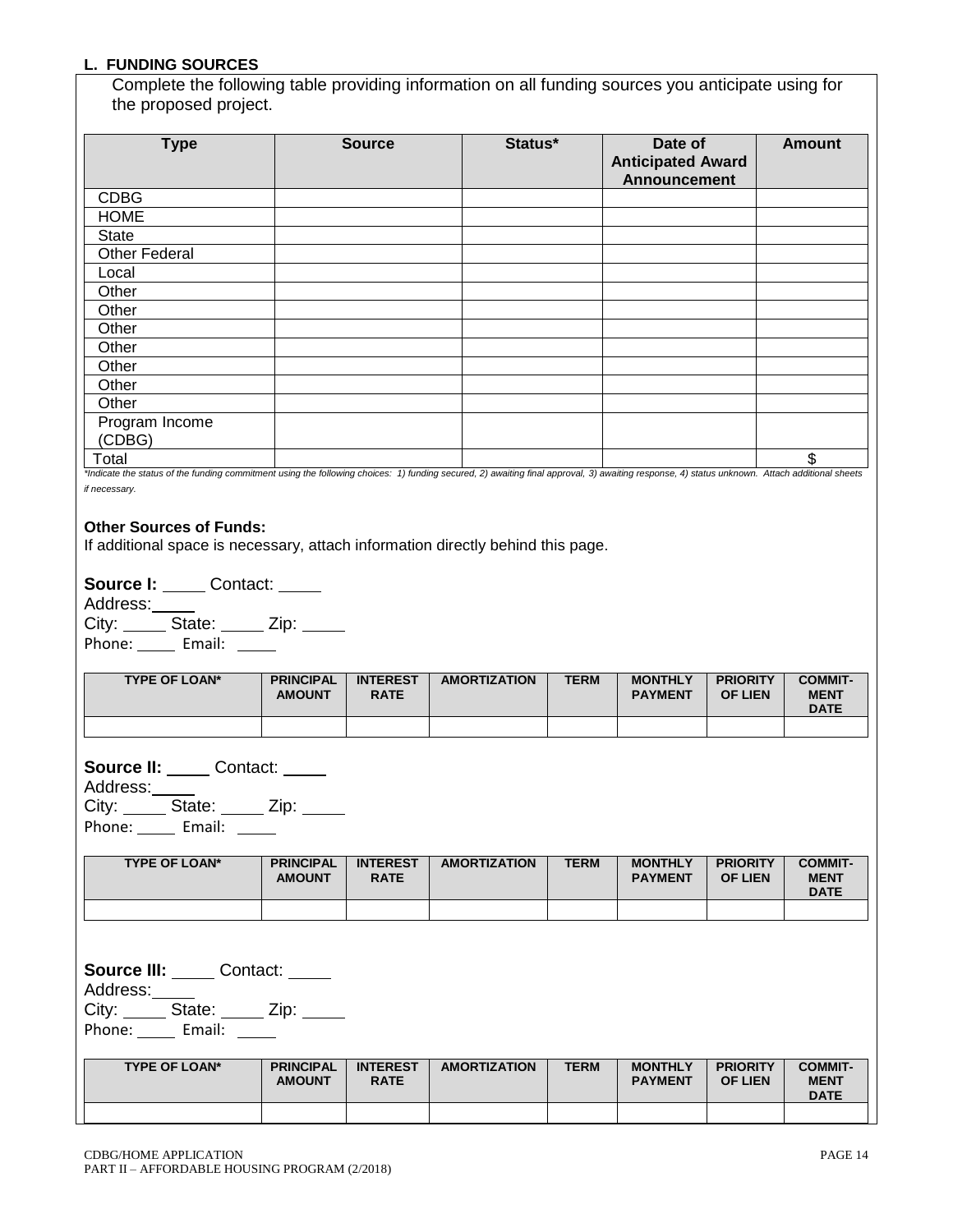| Reduction Options -- Can your project or program be funded at a reduced level if necessary?<br>  Yes<br>l No<br>Minimum amount needed to make project viable: \$ |
|------------------------------------------------------------------------------------------------------------------------------------------------------------------|
| Explain what element of your project/program would be modified to address this reduction?                                                                        |
|                                                                                                                                                                  |
| Is the project for which funds are being requested a multi-phased activity requiring funds from future years?<br>Yes<br><b>No</b>                                |
| If Yes, describe how the project will be completed should additional HOME/CDBG funds not be available or<br>awarded?                                             |
|                                                                                                                                                                  |
|                                                                                                                                                                  |

## **M. INCOME AND EXPENSE PROJECTIONS**

At a minimum, provide a 15-year income and expense pro forma on a separate sheet, similar to the format below for long-term projects (e.g. rental housing projects or large owner occupied housing projects). The Pro Forma must include all income and expenses (for each year and in total) projected for the development to determine cash flow. Assumptions should be clearly stated such as rent levels (including utility allowances), vacancy/collection loss rates, projected annual income and expense percentages increases, etc.).

## **Income and Expense Pro Forma Format**:

- 1. Gross Income
- 2. Vacancy and loss %
- 3. Effective Gross Income
- 4. Operating Expenses:
	- a. Taxes and Insurance
	- b. Repair and Maintenance
	- c. Management/Administration
	- d. Replacement Reserves
	- e. Operating Reserves
- 5. Total Operating Expenses
- 6. Net Operating Income
- 7. Debt Service
- 8. Cash Flow

## **N. Wage Requirements: Prevailing Wages/Davis-Bacon**

Federal prevailing wage rates are the minimum requirement whenever CDBG/HOME funds are used for construction. Projects receiving federal funds are required to follow Davis Bacon wage rate requirements.

Describe how federal wage requirements are reflected in the project budget. Identify by name the member of the development team who will work with CCCD staff to ensure compliance with wage requirements.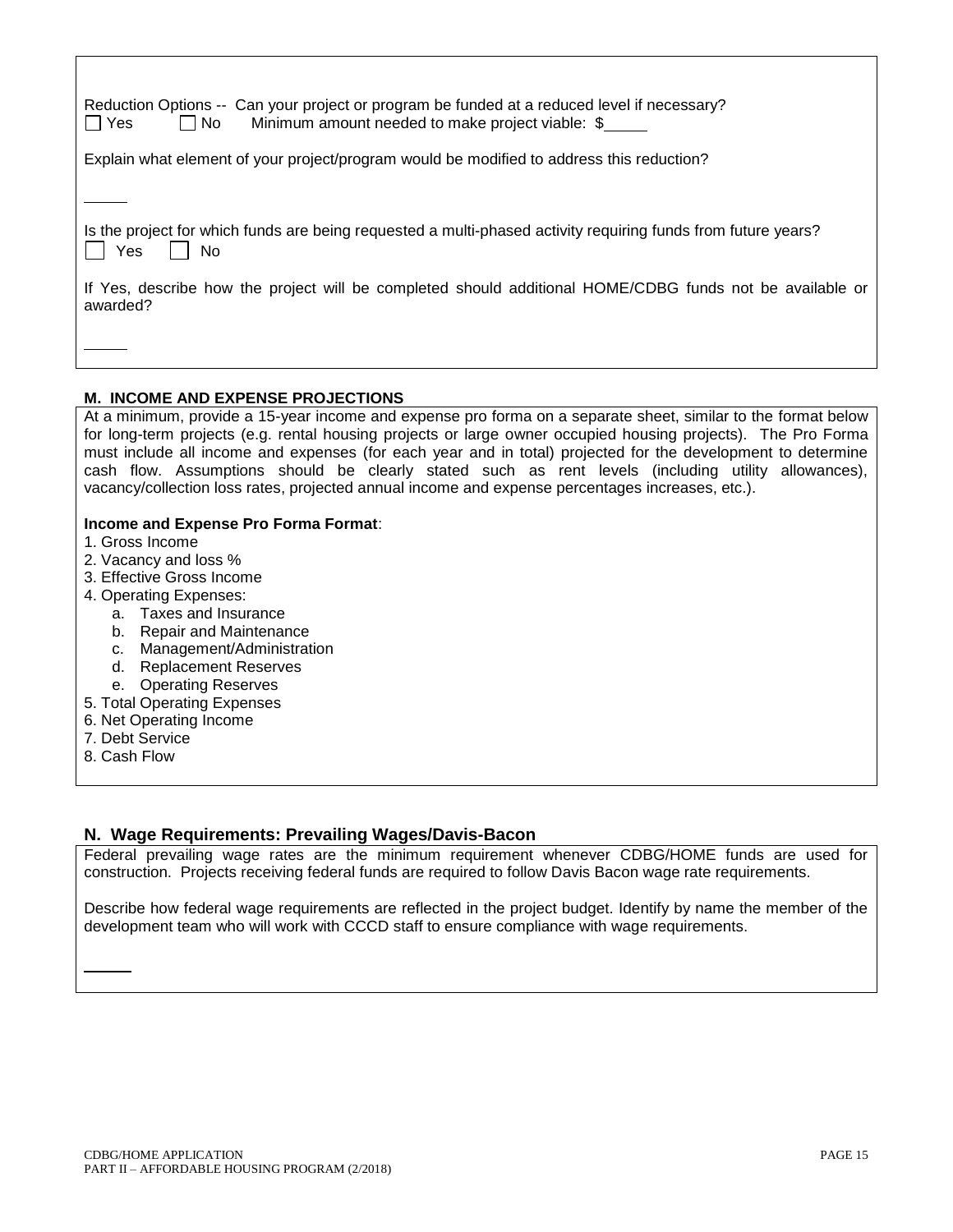# **O. PROJECT/PROGRAM IMPLEMENTATION SCHEDULE**

Work funded with CDBG/HOME funds should not start until the environmental review has been completed; funds are released by the U.S. Department of Housing and Urban Development; and the agency is under contract with Cumberland County Community Development.

| a. Project Start-up                       | <b>Completion Date</b> |
|-------------------------------------------|------------------------|
| Purchase Contract/Option Signed           |                        |
| <b>Property Acquisition Completed</b>     |                        |
| Zoning Approvals Obtained                 |                        |
| <b>Final Bid Specifications Completed</b> |                        |
| Detailed Program Design Completed         |                        |
| <b>Environmental Reviews Completed</b>    |                        |
| <b>Building Permits Obtained</b>          |                        |

| b. Financing Sources Obtained           | <b>Completion Date</b> |
|-----------------------------------------|------------------------|
| <b>Construction Loan</b>                |                        |
| <b>Bridge Loan</b>                      |                        |
| <b>Private Lender Financing</b>         |                        |
| <b>Tax Credit Application Submitted</b> |                        |
| <b>Tax Credit Allocation Approval</b>   |                        |
| Govt Grants/Loans:                      |                        |
| Other Financing:                        |                        |
| Other Financing:                        |                        |

| c. Construction/Implementation                       | <b>Completion Date</b> |
|------------------------------------------------------|------------------------|
| <b>Construction Starts</b>                           |                        |
| Marketing of Units or Program Begins                 |                        |
| Occupancy/Rent-up Begins (rental projects)           |                        |
| Full Occupancy (rental projects)                     |                        |
| Closing on First Sale (homebuyer projects)           |                        |
| Closing on Final Sale (homebuyer projects)           |                        |
| Complete Rehab Const. (for units currently occupied) |                        |

## **P. AGENCY CAPACITY AND PROGRAM EXPERIENCE**

Summarize your organization's experience in affordable housing development, housing management, and/or other areas relevant to the proposed project. Also describe how your organization will implement this project. Once completed, who will manage the project?

Describe your organization's experience in operating Federal programs/projects of a similar nature. If none, please indicate.

List previous affordable housing projects developed by your organization (most recent projects). Provide below or as an attachment: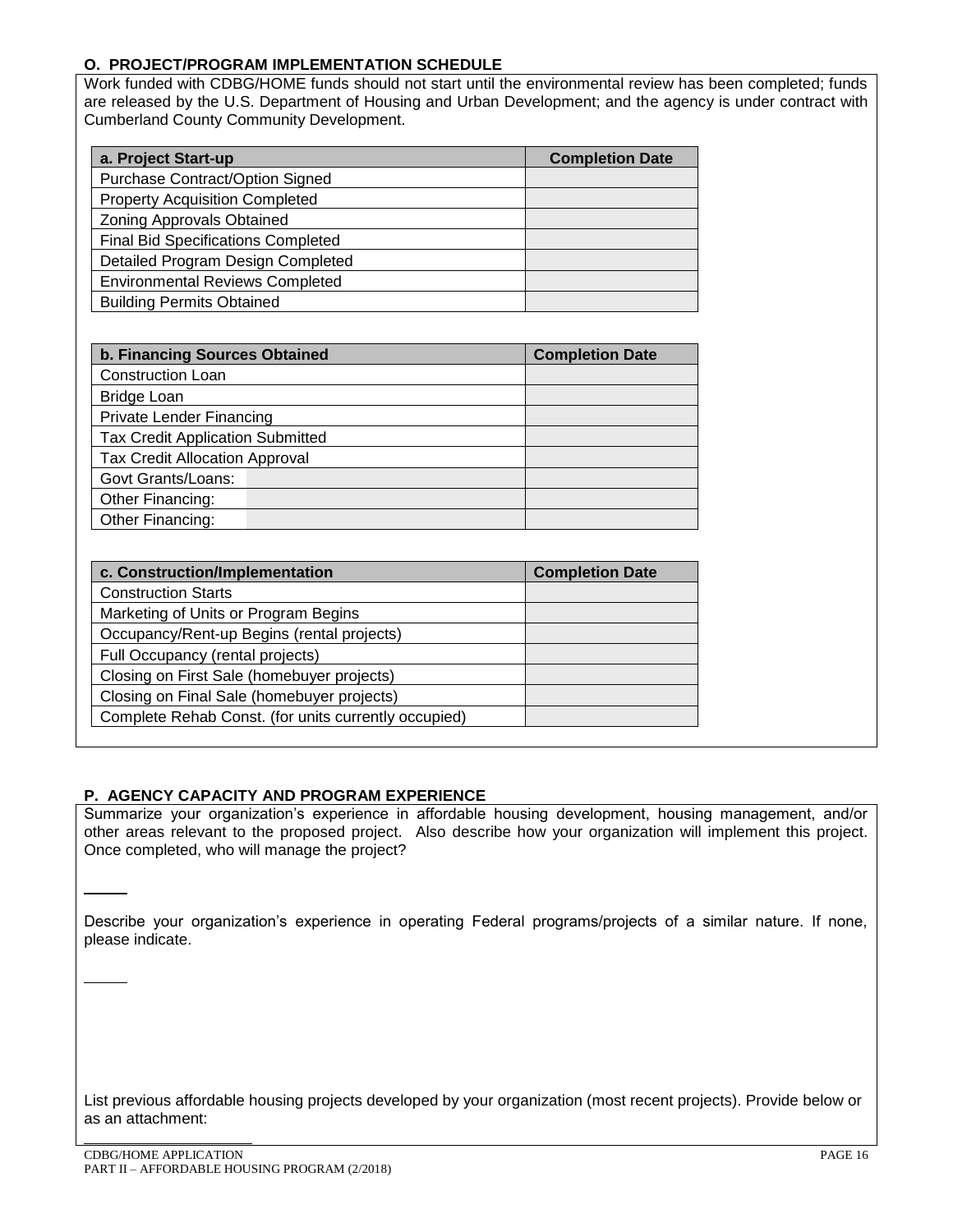| <b>Project Name</b>                                                                                                                                                                                                                                                                                              | Location | <b>Project Type</b> | Number of<br><b>Units</b> | Year<br><b>Completed</b> |
|------------------------------------------------------------------------------------------------------------------------------------------------------------------------------------------------------------------------------------------------------------------------------------------------------------------|----------|---------------------|---------------------------|--------------------------|
|                                                                                                                                                                                                                                                                                                                  |          |                     |                           |                          |
|                                                                                                                                                                                                                                                                                                                  |          |                     |                           |                          |
|                                                                                                                                                                                                                                                                                                                  |          |                     |                           |                          |
| Has the applicant been in arrears and/or delinquent with any loan in the past five (5) years?                                                                                                                                                                                                                    |          |                     |                           |                          |
| □ Yes □ No                                                                                                                                                                                                                                                                                                       |          |                     |                           |                          |
| <b>Agency Financial Information</b><br>Attach a complete copy of the most recent Single Audit or if an audit is not available, the most current applicant<br>audited Financial Statement.                                                                                                                        |          |                     |                           |                          |
| <b>Q. PROJECT TEAM</b>                                                                                                                                                                                                                                                                                           |          |                     |                           |                          |
| Provide the name of the consultant or staff person who will perform the following tasks. Please note that<br>consultants paid for with CDBG/HOME funds must be selected through a competitive process and in accordance<br>with 24 CFR Part 84 (nonprofit organizations) and 24 CFR Part 85 (local governments). |          |                     |                           |                          |
| 1. Application Phase                                                                                                                                                                                                                                                                                             |          |                     |                           |                          |
| Prepare and submit Application:                                                                                                                                                                                                                                                                                  |          |                     |                           |                          |
| Consultant or Agency: _____<br>Email: _____                                                                                                                                                                                                                                                                      |          | Contact:<br>Phone:  |                           |                          |
| 2. Prime Contractor:                                                                                                                                                                                                                                                                                             |          |                     |                           |                          |
| Consultant or Agency: _____<br>Email:                                                                                                                                                                                                                                                                            |          | Contact:<br>Phone:  |                           |                          |
| Indicate most recent project(s) completed:                                                                                                                                                                                                                                                                       |          |                     |                           |                          |
| 3. Architect:                                                                                                                                                                                                                                                                                                    |          |                     |                           |                          |
| Consultant or Agency: _____<br>Email: _____                                                                                                                                                                                                                                                                      |          | Contact:            | Phone: _____              |                          |
| Indicate most recent project(s) completed:                                                                                                                                                                                                                                                                       |          |                     |                           |                          |
| 4. Engineer:                                                                                                                                                                                                                                                                                                     |          |                     |                           |                          |
| Solicit and review construction bids:                                                                                                                                                                                                                                                                            |          |                     |                           |                          |
| Consultant or Agency: _____<br>Email: _____                                                                                                                                                                                                                                                                      |          | Contact: _____      | Phone:                    |                          |
| 5. Labor Standards / Davis-Bacon Requirements<br>Obtain Davis-Bacon payroll reports from contractors/subcontractors and submit to CCCD:                                                                                                                                                                          |          |                     |                           |                          |
| Consultant or Agency: _____<br>Email: _____                                                                                                                                                                                                                                                                      |          | Contact:            | Phone: $\_\_$             |                          |
| 6. Section 3 Requirements<br>Obtain forms from contractors/subcontractors and submit to CCCD:                                                                                                                                                                                                                    |          |                     |                           |                          |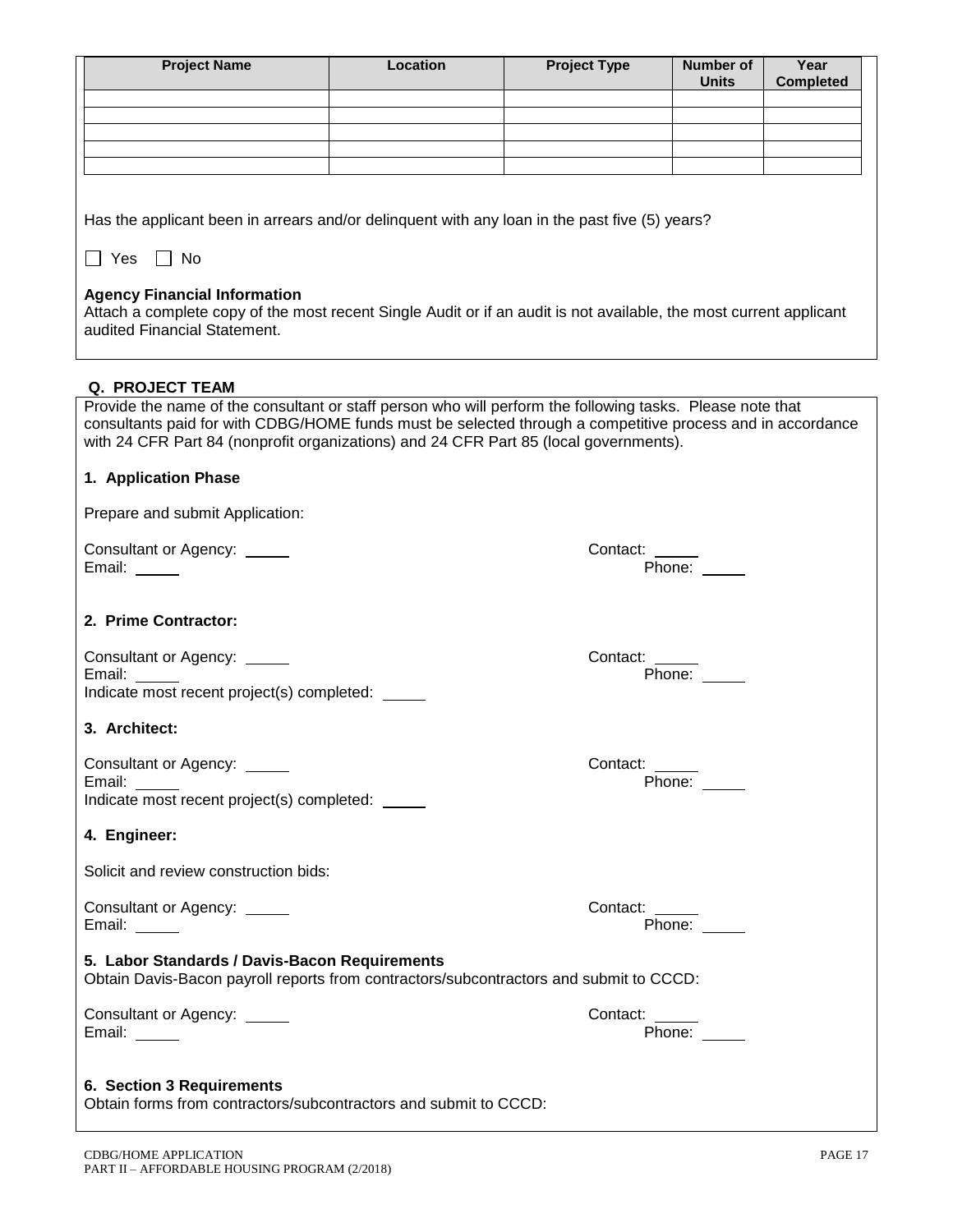| Consultant or Agency: _____                                                                                                                                               | Contact:                                                                                                                                                                                                                                                                                                                                                                                                                                                                                                                                                                                                                                                                                                   |
|---------------------------------------------------------------------------------------------------------------------------------------------------------------------------|------------------------------------------------------------------------------------------------------------------------------------------------------------------------------------------------------------------------------------------------------------------------------------------------------------------------------------------------------------------------------------------------------------------------------------------------------------------------------------------------------------------------------------------------------------------------------------------------------------------------------------------------------------------------------------------------------------|
| Email:                                                                                                                                                                    | Phone:                                                                                                                                                                                                                                                                                                                                                                                                                                                                                                                                                                                                                                                                                                     |
| above?                                                                                                                                                                    | Does the developer or owner hold a direct financial interest in any development team member listed                                                                                                                                                                                                                                                                                                                                                                                                                                                                                                                                                                                                         |
| ∣ No<br>l IYes                                                                                                                                                            |                                                                                                                                                                                                                                                                                                                                                                                                                                                                                                                                                                                                                                                                                                            |
| If yes, provide details of the relationship:                                                                                                                              |                                                                                                                                                                                                                                                                                                                                                                                                                                                                                                                                                                                                                                                                                                            |
| Government? If yes, please provide details.                                                                                                                               | Is the Developer, Sponsor, or any other Development Team Member listed on the previous page, including any of<br>their owner or partners, ever been debarred from Federal contracting opportunities by any agency of the Federal                                                                                                                                                                                                                                                                                                                                                                                                                                                                           |
| $\Box$ Yes<br>No                                                                                                                                                          |                                                                                                                                                                                                                                                                                                                                                                                                                                                                                                                                                                                                                                                                                                            |
|                                                                                                                                                                           |                                                                                                                                                                                                                                                                                                                                                                                                                                                                                                                                                                                                                                                                                                            |
|                                                                                                                                                                           |                                                                                                                                                                                                                                                                                                                                                                                                                                                                                                                                                                                                                                                                                                            |
| R. CONFLICT OF INTEREST DISCLOSURE                                                                                                                                        |                                                                                                                                                                                                                                                                                                                                                                                                                                                                                                                                                                                                                                                                                                            |
| §92.356<br>the project manager or maintenance worker.                                                                                                                     | (f) Owners and Developers. (1) No owner, developer or sponsor of a project assisted with HOME funds (or officer,<br>employee, agent, elected or appointed official or consultant of the owner, developer or Sponsor) whether private,<br>for-profit or non-profit (including a community housing development organization (CHDO) when acting as an<br>owner, developer or sponsor) may occupy a HOME-assisted affordable housing unit in a project. This provision<br>does not apply to an individual who receives HOME funds to acquire or rehabilitate his or her principal residence<br>or to an employee or agent of the owner or developer of a rental housing project who occupies a housing unit as |
| Is there a conflict between the Property Owner and the County? $\Box$ Yes<br>If yes, please describe the relationship in the space provided below:                        | No                                                                                                                                                                                                                                                                                                                                                                                                                                                                                                                                                                                                                                                                                                         |
| Is there a conflict between the Developer and the County? $\Box$ Yes<br>If yes, please describe the relationship in the space provided below:                             | No                                                                                                                                                                                                                                                                                                                                                                                                                                                                                                                                                                                                                                                                                                         |
| Is there a conflict between the Purchaser and the Developer? $\Box$ Yes<br>If yes, please describe the relationship in the space provided below:                          | No                                                                                                                                                                                                                                                                                                                                                                                                                                                                                                                                                                                                                                                                                                         |
| Is there a conflict between the Purchaser and the County? $\Box$ Yes<br>If yes, please describe the relationship in the space provided below:                             | <b>No</b>                                                                                                                                                                                                                                                                                                                                                                                                                                                                                                                                                                                                                                                                                                  |
| County Commission, City Council or some other governmental entity (State, Local or Federal)? <sup>7</sup> Ses<br>If yes, please indicate the entity and the relationship: | Is the prospective seller or buyer an elected or appointed member of the Non-Profit Board of Directors or staff,<br>No.                                                                                                                                                                                                                                                                                                                                                                                                                                                                                                                                                                                    |
| Is prospective seller a member of the board of the applicant organization? $\Box$ Yes<br>If yes, please explain the board relationship in the space provided below.       | No                                                                                                                                                                                                                                                                                                                                                                                                                                                                                                                                                                                                                                                                                                         |

| Does any Board Member or employee of the applicant entity have a financial interest of any kind; ownership,           |
|-----------------------------------------------------------------------------------------------------------------------|
| partnership, contract or funding resource with the applicant organization? $\Box$ Yes $\Box$ No                       |
| If yes, please explain the board relationship in the space provided below or attach explanation to application if the |
| space below is not adequate.                                                                                          |